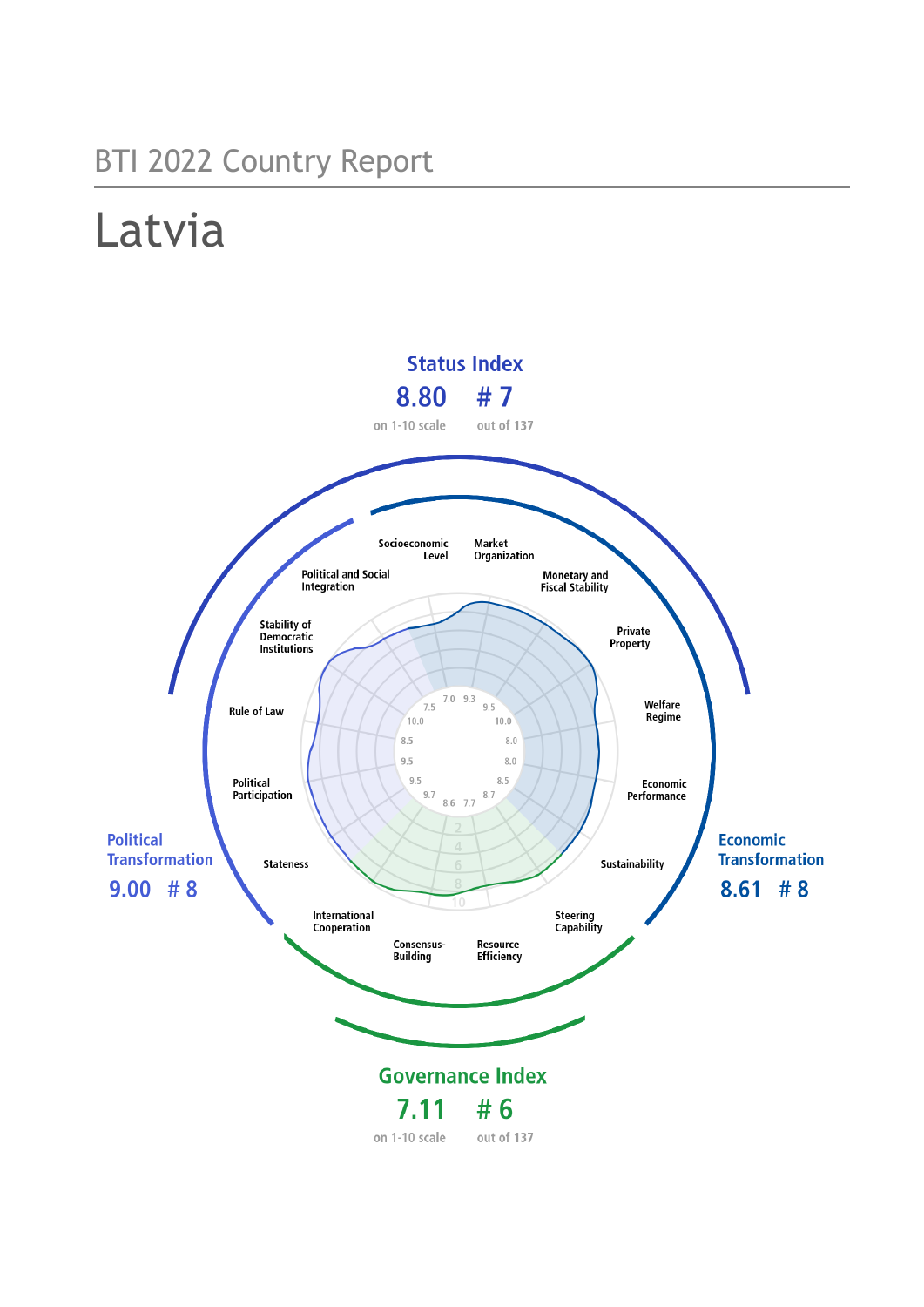This report is part of the **Bertelsmann Stiftung's Transformation Index (BTI) 2022**. It covers the period from February 1, 2019 to January 31, 2021. The BTI assesses the transformation toward democracy and a market economy as well as the quality of governance in 137 countries. More on the BTI at [https://www.bti-project.org.](https://www.bti-project.org/)

Please cite as follows: Bertelsmann Stiftung, BTI 2022 Country Report — Latvia. Gütersloh: Bertelsmann Stiftung, 2022.

This work is licensed under a **Creative Commons Attribution 4.0 International License**.

#### **Contact**

Bertelsmann Stiftung Carl-Bertelsmann-Strasse 256 33111 Gütersloh Germany

**Sabine Donner** Phone +49 5241 81 81501 sabine.donner@bertelsmann-stiftung.de

**Hauke Hartmann** Phone +49 5241 81 81389 hauke.hartmann@bertelsmann-stiftung.de

**Claudia Härterich** Phone +49 5241 81 81263 claudia.haerterich@bertelsmann-stiftung.de

#### **Sabine Steinkamp** Phone +49 5241 81 81507 sabine.steinkamp@bertelsmann-stiftung.de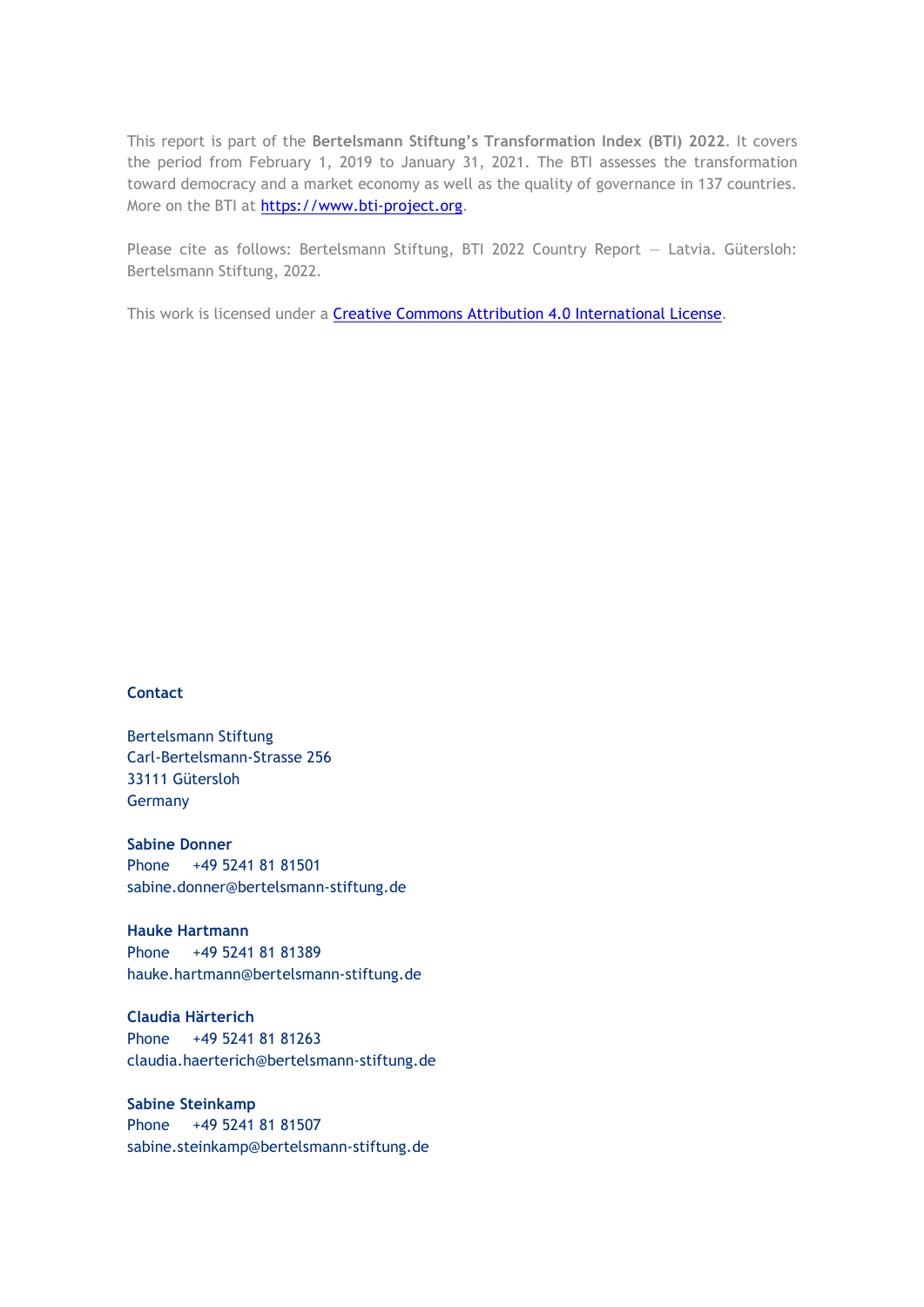#### **Key Indicators**

| Population                         | M     | 1.9    | <b>HDI</b>                     | 0.866 | GDP p.c., PPP 9              | 32019 |
|------------------------------------|-------|--------|--------------------------------|-------|------------------------------|-------|
| Pop. growth <sup>1</sup><br>% p.a. |       | $-0.6$ | HDI rank of 189                | 37    | Gini Index                   | 35.1  |
| Life expectancy                    | vears | 75.2   | UN Education Index             | 0.883 | $\%$<br>Poverty <sup>3</sup> | 0.9   |
| Urban population %                 |       | 68.3   | Gender inequality <sup>2</sup> | 0.176 | Aid per capita $\sqrt{5}$    |       |
|                                    |       |        |                                |       |                              |       |

Sources (as of December 2021): The World Bank, World Development Indicators 2021 | UNDP, Human Development Report 2020. Footnotes: (1) Average annual growth rate. (2) Gender Inequality Index (GII). (3) Percentage of population living on less than \$3.20 a day at 2011 international prices.

## Executive Summary

A new Latvian government took office in January 2019, after a record-breaking three months of political negotiations following the October 2018 election. It remains in office in early 2021, but is increasingly marked by bickering between the unwieldy five coalition partners that include radical right nationalists, conservatives, populists and liberals.

Prime Minister Krisjanis Karins looked jaded after just one year in the post and rumors swirled that he was ready to resign after he had demanded the resignation of the populist KPV LV's ("Who Owns the State?") economics minister, Ralfs Nemiro. Indeed, KPV LV openly debated leaving the government coalition, which would have caused the latter's collapse. However, as the COVID-19 pandemic swept Europe, reaching Latvia, the KPV LV stated that they would remain in government for the sake of the nation.

Latvian state, local government institutions, and businesses quickly adapted to the COVID-19 "new normal." Quick, extensive and affordable fixed-line and 4G networks across the country enabled people to work from home and schools to teach students online. The ministry of education purchased tablets and laptops for poorer families and created new educational television programming to back up the school curriculum. A state of emergency in the spring was replaced by a summer of near normality. However, the tourism and hospitality industry suffered in the summer as tourists from the "Baltic bubble" created by the three Baltic states, and eventually extended to Finland and beyond, did not compensate for the usual tourist flows packing the Old Town of Riga and the Jurmala beach resort.

Politics continued as usual and the parliament, using a new e-Saeima application, continued debating and voting on laws, in particular the Administrative Territorial Reform, that cut the number of local authorities and municipalities from 119 to 42. An early election in the Riga municipality was delayed twice but eventually took place in August 2019. After more than a decade of holding the mayor's office, the center-left pro-Russian speaker Harmony party, which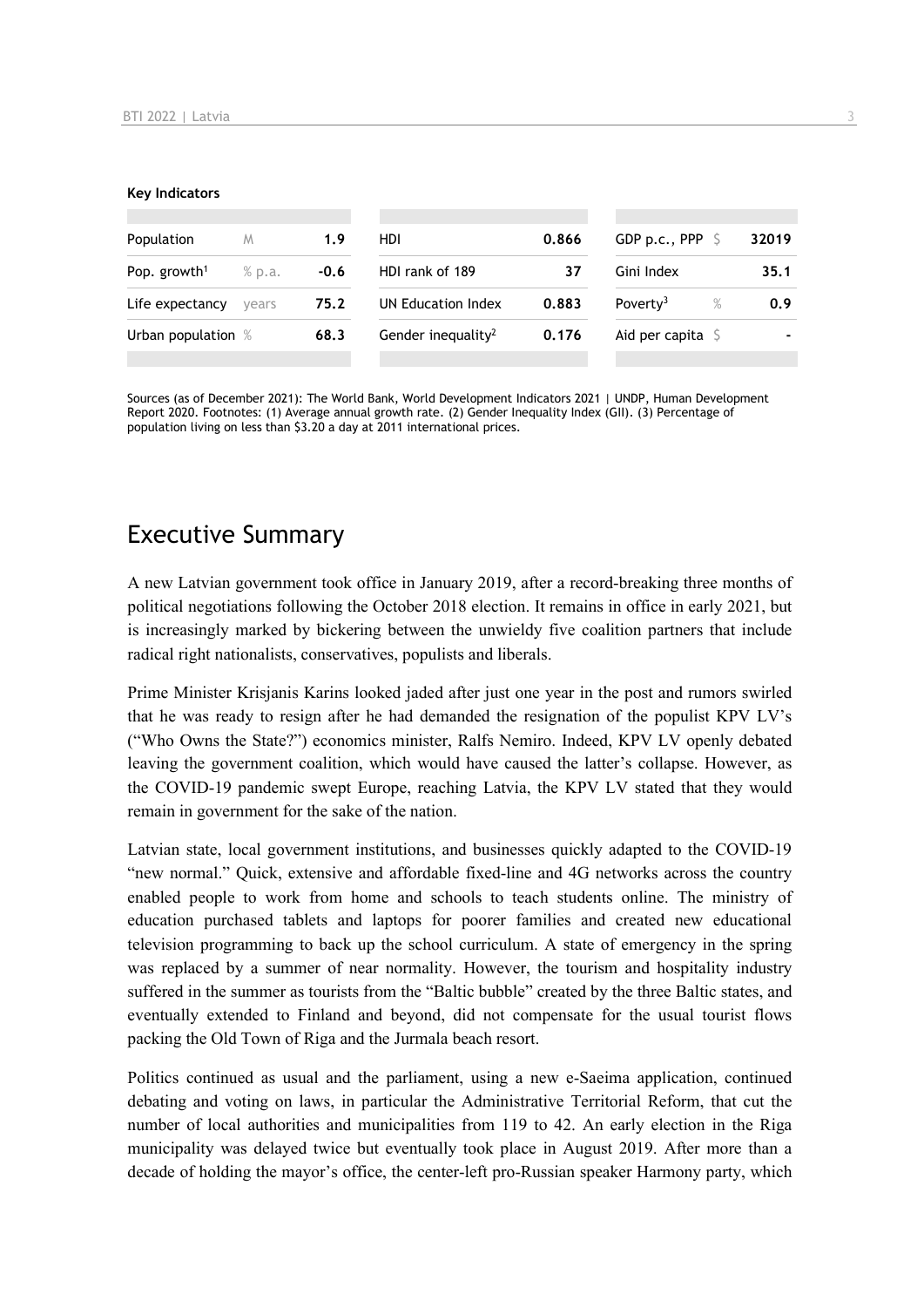had been marred by corruption and graft in recent years, was replaced by a center-right modernizing coalition under the liberal mayor, Martins Stakis, of the progressive For Development/For! party alliance.

An equally important development saw Latvia fundamentally reform governance of the financial sector during 2019 and thus avoided being "gray listed" by the Council of Europe's MONEYVAL Committee of Experts on the Evaluation of Anti-Money Laundering Measures and the Financing of Terrorism in their report on Latvia in 2020.

Some things, however, have remained unchanged. The Rail Baltica project, a  $\epsilon$ 5 billion multiyear regional infrastructure project, primarily financed by the European Union, to construct an 870 km electric passenger and freight railway that will connect the Baltic states to Western Europe, made slow progress while the three Baltic states continued to bicker about the project's management, construction and routes. Nevertheless, preliminary engineering work continued, albeit at a slow pace.

## History and Characteristics of Transformation

Over the last 800 years, Latvian territories have been a part of the Swedish, Polish and Russian empires. However, throughout these different eras of empire the effective governors of Latvia remained the Baltic Germans, who had first conquered Latvian territory in crusades against the pagans of Northern Europe in the early thirteenth century.

The modern Latvian nation emerged in the mid-nineteenth century as a result of Tsarist peasant emancipation, urban industrialization and the subsequent emergence, a generation later, of an educated Latvian middle class. An independent Latvia was established in the years following the end of the First World War, as the Tsarist empire collapsed, and a wave of new nation-states were formed all across East and Central Europe. The new Latvian state adopted a parliamentary constitution in 1922, although this failed to provide solidity  $-13$  government coalitions were formed by 1934. This political instability, accompanied by an economic downturn in the early 1930s, led to a peaceful coup in 1934, and the benign dictatorship of Karlis Ulmanis. He had been the dominant figure of inter-war Latvia, having served as Latvia's first prime minister and as the head of the committee that declared Latvia's independence in 1918. These years of dictatorship are remembered with great popular affection, largely because of the brutality and violence of the following Soviet and German occupations during the Second World War, and Latvia's subsequent forced annexation into the Soviet Union.

Soviet occupation after 1945 saw the collectivization of agriculture, an increased pace of industrialization and sharp demographic change. The large German and Jewish minorities that had long lived in the Latvian lands were largely eradicated by the Holocaust and the dislocations of the Second World War, while many Latvians (largely the middle-class elite) fled west or were deported to Siberia. The post-1945 era saw a large influx of Russian speakers. The Soviet regime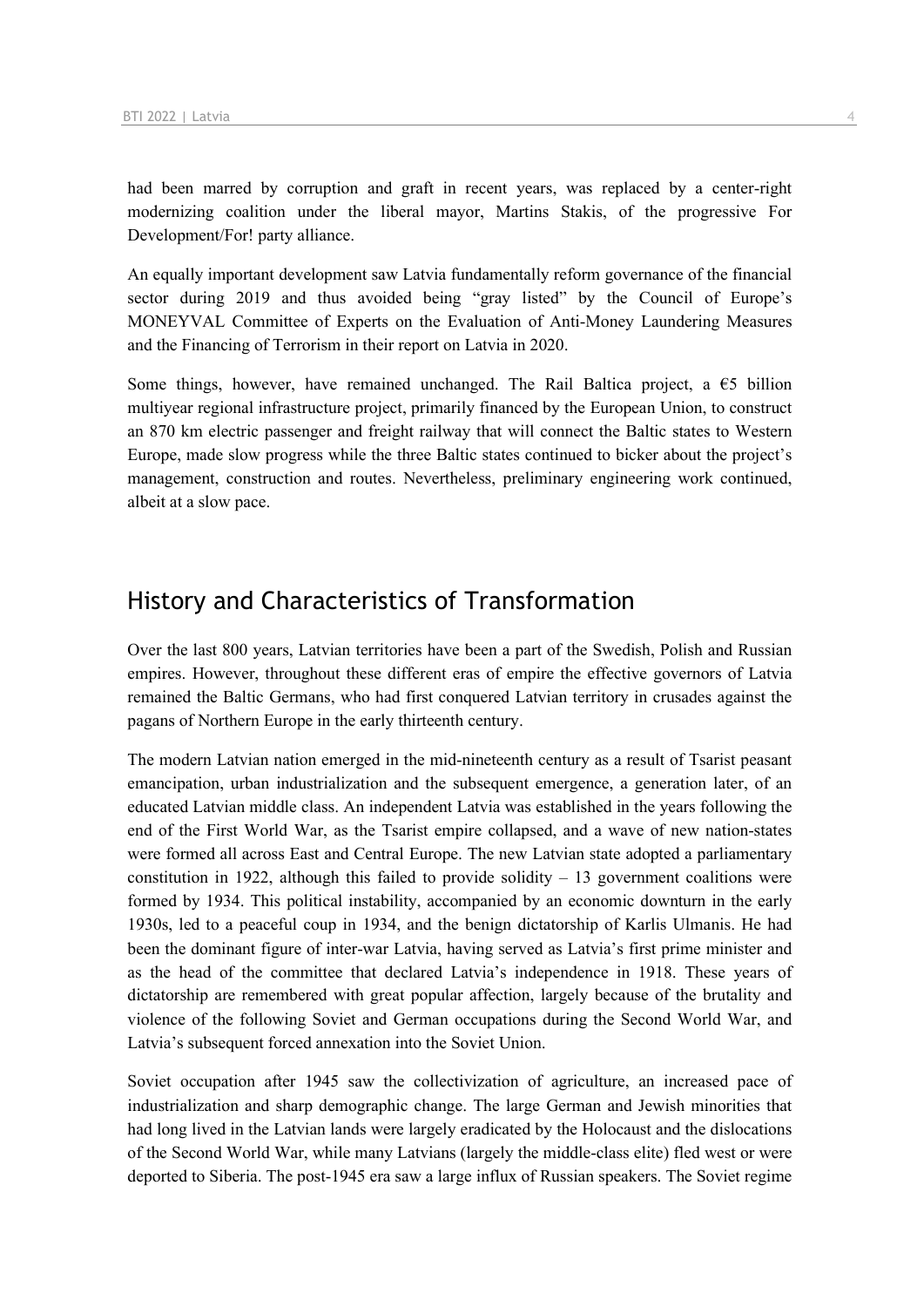floundered in the 1980s as falling energy prices threatened economic stability, and the democratic reforms of Mikhail Gorbachev allowed the forces of Latvian nationalism to organize and compete in free elections. Three major factions emerged in the late 1980s: the radical nationalists of the Latvian National Independence Movement, the more moderate and inclusive Latvian Popular Front (LPF) and the anti-reform Interfront movement, an amalgamation of pro-Soviet forces primarily composed of ethnic Russian Latvian Communist Party members and Soviet officers who had settled in Latvia after their retirement. The contemporary Latvian party system still largely reflects this order, with radical Latvian nationalist, moderate centrist nationalist and left-leaning pro-Russian-speaker parties in the Latvian parliament. The LPF won a majority in the 1989 elections to the USSR Congress of People's Deputies, and again in the 1990 elections to the Latvian Supreme Soviet, which then voted to restore independence in May 1990, leading to the establishment of parallel Latvian and Soviet government structures. De facto independence was achieved following the failed August 1991 anti-Gorbachev coup in Moscow.

At this point, Latvia faced a radical political and economic transition. The political transition to a multiparty democracy began with the re-adoption of the 1922 constitution and the first post-Soviet parliamentary elections in 1993. Since then, Latvia has had seven parliamentary elections, all of which have been judged as free and fair by international observers. However, Latvia's extreme multipartyism has meant that government stability has been hard to come by, with governments lasting, on average, little over a year. The other major political challenges have been an agreement on the withdrawal of Russian forces from Latvian territory (reached in 1994), internationally acceptable rules on the naturalization of Russian-speaking Soviet-era immigrants and accession to the major Euro-Atlantic organizations (Latvia joined the European Union and NATO in 2004).

Reforms to the economy have been equally challenging. Many of Latvia's largest industrial enterprises, such as the electronics manufacturer VEF and the minibus producer RAF, went bankrupt, while others were privatized or returned to previous owners. Unemployment was high in the early 1990s, and the quality of public services fell as government receipts collapsed. Two currency reforms (first instituting the Latvian ruble, then the Latvian lats) and rampant inflation in the early 1990s, as well as the collapse of several commercial banks in the mid-1990s, wiped out people's savings. The early-2000s saw Latvia experience rapid economic growth, albeit primarily as a result of a construction and consumer-spending boom funded by cheap credit, especially after accession to the European Union and NATO in 2004. However, the Latvian economy fell back to earth in late 2008 as Latvia's largest domestically owned bank, Parex, collapsed and the government turned to an IMF-led international consortium for a financial bailout. A dramatic recession – the deepest in the world – followed, with Latvia experiencing a cumulative GDP decline of 23.9%. Modest growth followed stabilization of the economy in 2010 and, in October of that year, the Latvian electorate surprisingly returned the Valdis Dombrovskis government – which had introduced sharp spending cuts in 2009 and 2010 – to power. Dombrovskis was again elected after the snap election of September 2011, called after the then president, Valdis Zatlers, complained that parliament was controlled by a number of oligarchs that threatened the very basis of democracy in Latvia. The subsequent election saw the vote for two of the three oligarchs collapse, while the party of the third oligarch (the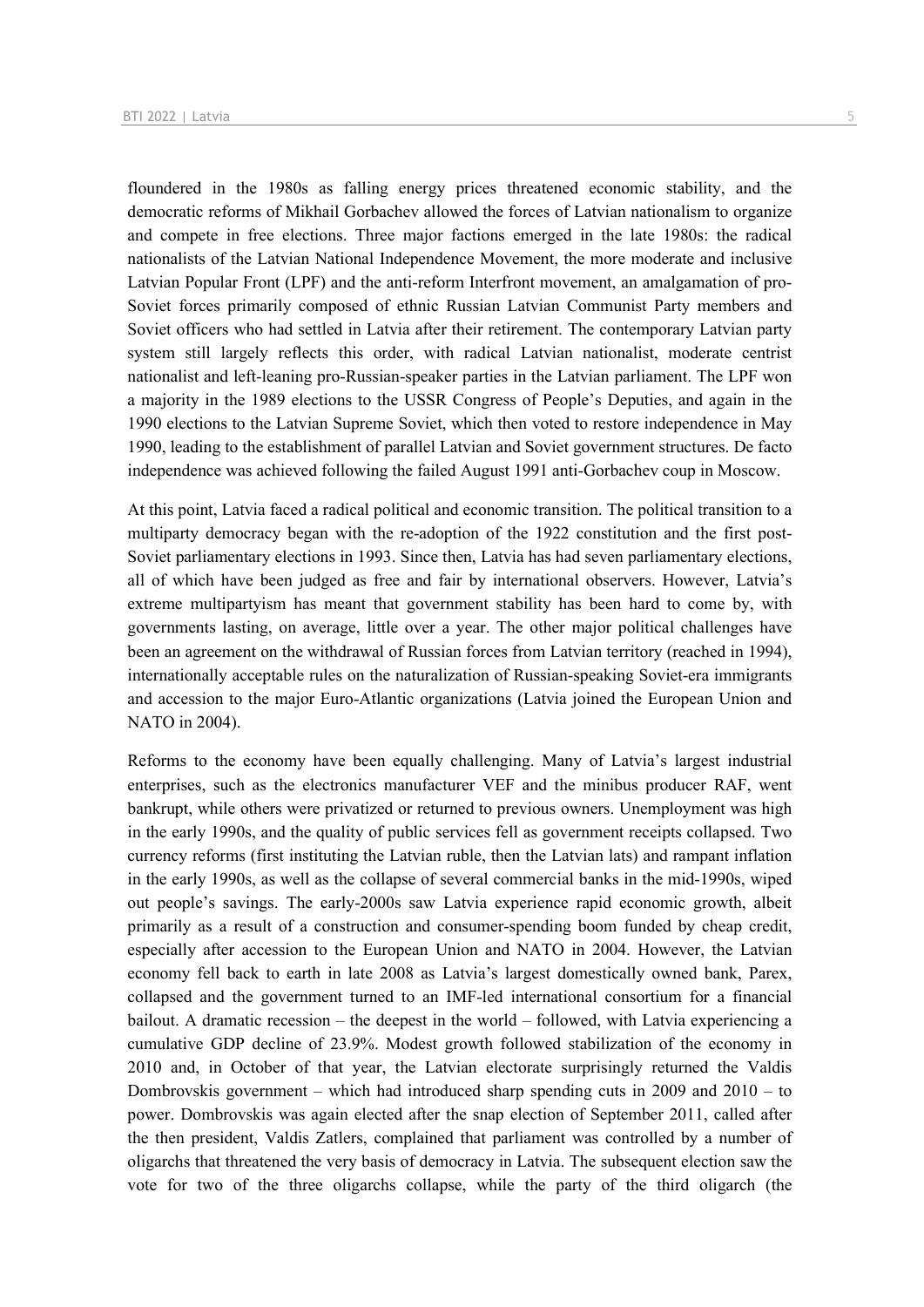Green/Farmers' Union) was pushed into parliamentary opposition with a reduced number of parliamentary deputies.

However, the 2014 parliamentary election saw the Green/Farmers' Union increase their share of the vote and a Green/Farmers Union parliamentary deputy, Raimonds Vejonis, was elected state president the following summer. In February 2016, after the government of the Unity party's Laimdota Straujuma fell, the Green/Farmers' Union seized the opportunity to take the prime minister's office for its own candidate, Maris Kucinskis.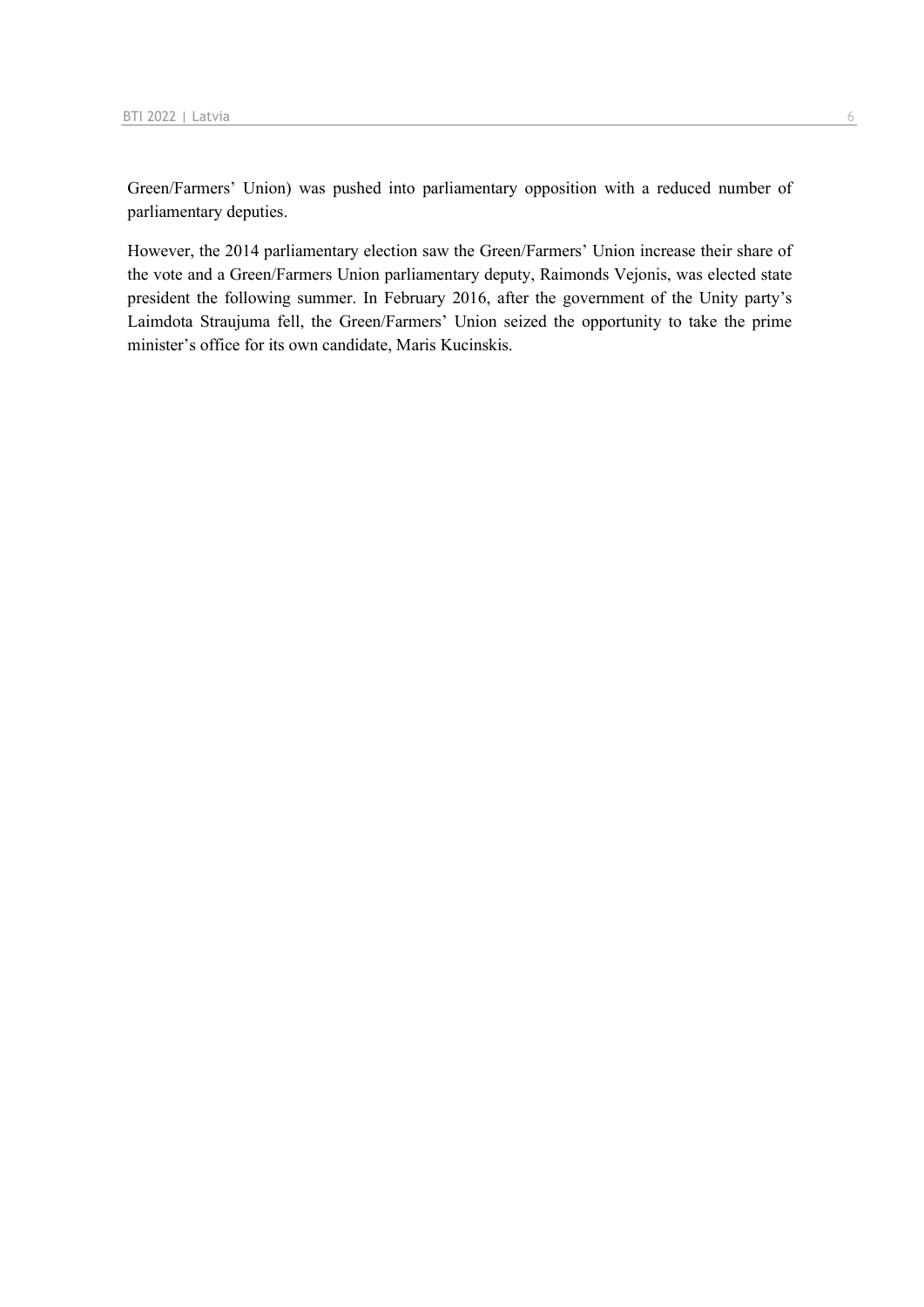The BTI combines text analysis and numerical assessments. The score for each question is provided below its respective title. The scale ranges from 1 (worst) to 10 (best).

## Transformation Status

## I. Political Transformation

#### **1 | Stateness**

The Latvian state's monopoly on the use of force is uncontested.

The Latvian state has been home to substantial ethnic minority groups throughout its 100-year history. The large Baltic-German community, which represented the largest ethnic minority in the inter-war period, left Latvia shortly before and during the Second World War. Latvian refugees fleeing to the West and Soviet deportations further depleted the population. An intensive Russification process saw 700,000 Russian speakers (approximately one-third of the Latvian population) settle in Latvia in the postwar decades, and Russian speakers remain the largest minority in the country. By 1989 the Soviet census revealed that Latvians represented just 52% of the population of the Latvian Soviet Socialist Republic.

This precarious ethnic Latvian demographic situation motivated Latvia's politicians to adopt a 1994 citizenship law that denied automatic citizenship to those Russian speakers and their descendants who had moved to Latvia during the Soviet era. The law also introduced restrictive language laws protecting the status of Latvian in public life.

While the citizenship law has been liberalized and, by the late 1990s, anyone meeting the country's residency and language proficiency criteria could become a naturalized citizen, the state still protects the status of the Latvian language. In recent years the government has passed laws that will see Russian-language secondary schools transition to teaching in Latvian, effectively ending the Russian-

#### **Question** Score

| Monopoly on the                    |
|------------------------------------|
| use of force                       |
| 1()                                |
| $^{\prime}06$<br>$\frac{22}{2}$ 10 |
| 10                                 |

|     | State identity  |  |
|-----|-----------------|--|
| 8   |                 |  |
| '06 | $\frac{22}{10}$ |  |
| 8   |                 |  |
| å   |                 |  |
|     |                 |  |
|     |                 |  |
|     |                 |  |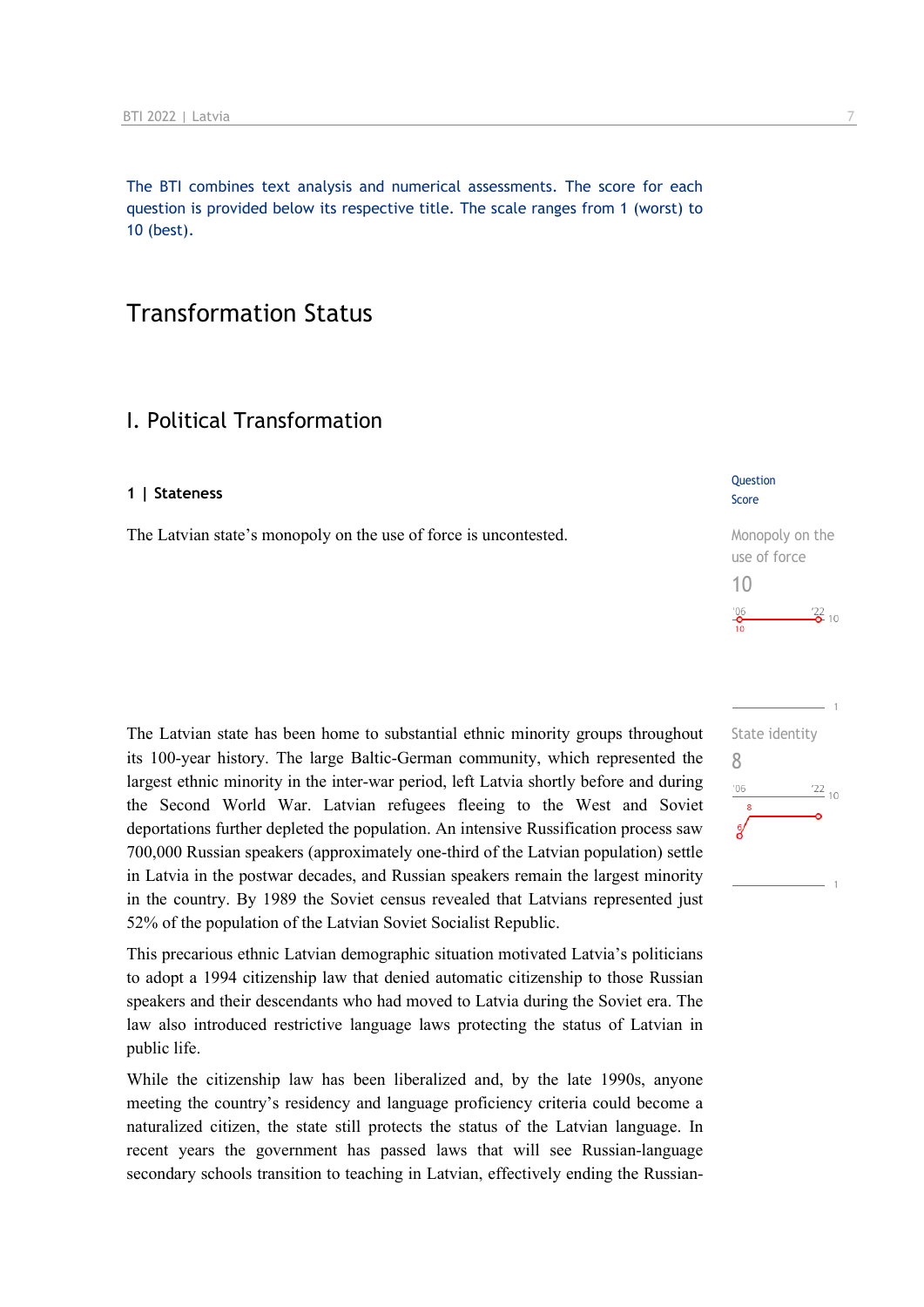language school system in the 2021/2022 academic year. In 2019 the Latvian parliament passed legislation ensuring that, as of 2020, children born to non-citizens in Latvia will not inherit their parents' "non-citizen" status. Non-citizens cannot vote in national, local or European elections, and are barred from holding certain public posts, but otherwise enjoy full economic and social rights and protections. In 2020, Latvia had 213,000 resident non-citizens and a total population of approximately 1.9 million people.

Latvia's Russian-speaking population has protested against the restrictions on the use of Russian in the public sphere and a polarizing February 2012 referendum, supported by the biggest pro-Russian speaker party in Latvia, Harmony, on whether Russian should be recognized as Latvia's second official language saw particularly heated debates. There have also been public protests attempting to "Save Russian Schools" in Latvia. However, these are challenges to certain public policies rather than challenges to the legitimacy of the Latvian state.

Latvia has three major Christian denominations, Lutheran, Catholic and Orthodox. Latvia's 1922 constitution, the Satversme, separates the church and state. Nevertheless, church leaders are active participants in public debate, typically criticizing the encroachment of "Western liberal" ideas – primarily the growing social and legislative acceptance of same-sex relationships, as well as rights for women – and speaking out against economic inequality. In January 2021 church leaders supported an initiative from the governing coalition National Alliance party that aims to amend the constitution to define a family as being composed of a man and woman. This is in response to a November 2020 Constitutional Court ruling that households composed of same-sex partners should be recognized as families and that the state has an obligation to protect and financially support these families.

The state delivers all basic and essential services.

However, since 2016 there has been increased public debate over the quality of service provision. As a result, successive governments have committed to increasing the percentage of public spending on education, family benefits and, especially health care. A major reform of local government, passed into law in 2020, targeted improved provision of services in small towns, villages and rural areas through consolidation of schools and health care providers. This merging of local governments was triggered by an ongoing demographic decline in Latvia's rural regions.

European Union structural and cohesion funds have upgraded Latvia's core road infrastructure and the overwhelming majority of inhabited territories in the country are connected to broadband and wireless internet. Greater future investment is planned in rail transport and green technologies.

Due to the COVID-19 pandemic and the strain this had on the health care system, some health care services were suspended in spring 2020 during the first wave of the pandemic and also from December 2020, when a state of emergency was

No interference of religious dogmas 10  $\frac{106}{10}$  $\frac{22}{2}$  10

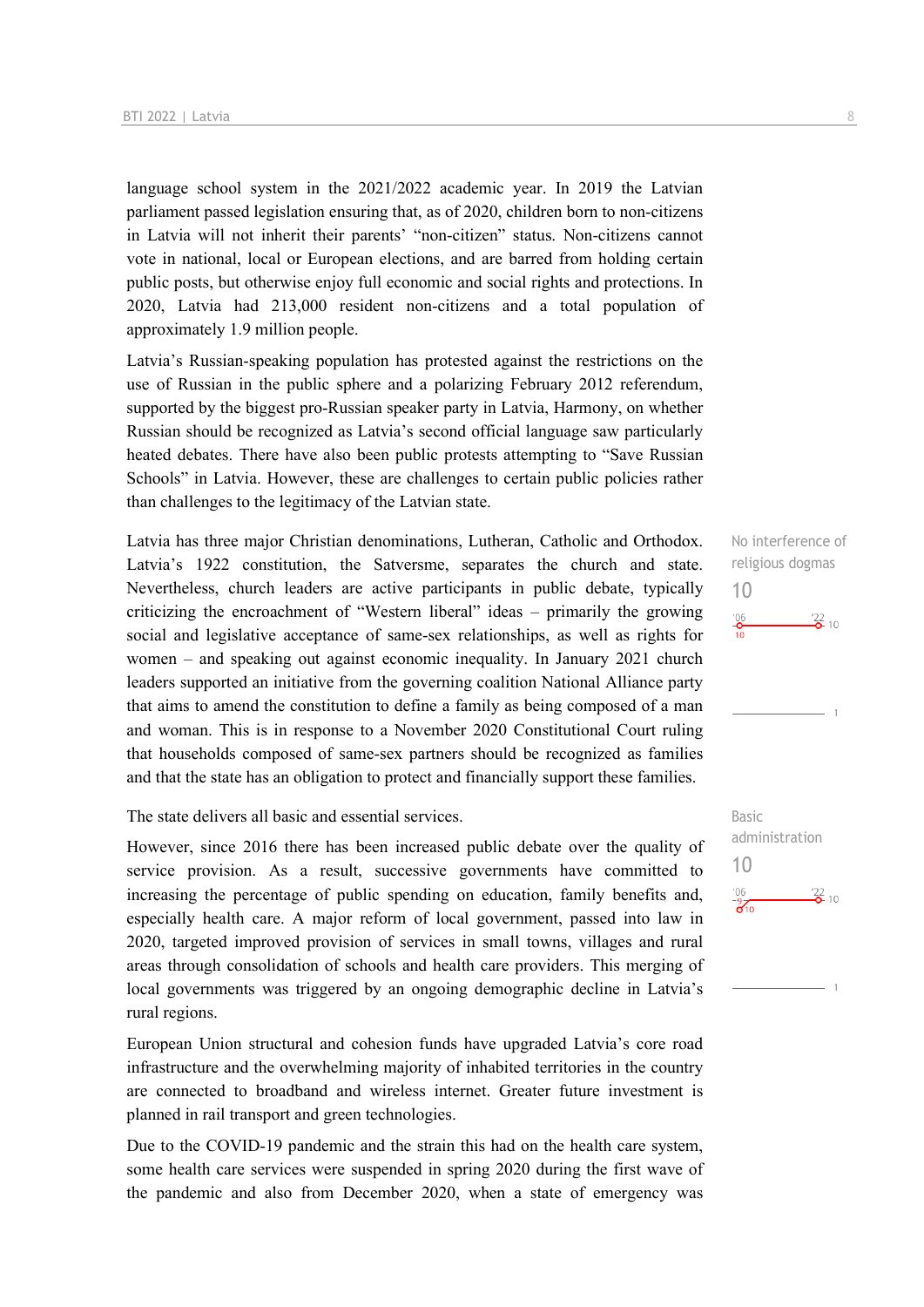declared in the sector. This meant prioritizing COVID-19 patients and emergency patients and the provision of acute care in hospitals. Outpatient health care services were provided, as well as oncological and life-saving surgeries, as well as surgeries without which the patient was at risk of developing a disability. However, planned surgeries were not available.

In previous years many public services, such as submitting annual tax declarations were digitalized and the pandemic led individuals to increasingly utilize these digital options. For example, the number of documents signed by electronic signature doubled in 2020, compared with the previous year.

#### **2 | Political Participation**

Latvia's three regular elections – European, national parliamentary and local government – are free and fair. The 2018 parliamentary election (the ninth since the renewal of independence) saw 16 parties compete for the 100 seats in the parliament. Seven passed the 5% threshold needed to win seats in parliament. In contrast to the 2014 election (when courts found several candidates guilty of buying votes in exchange for small cash payments), there were no irregularities in the process. The 2019 European Parliament election similarly passed without incident, although the August 2020 municipal snap election in the capital city of Riga was marred by three isolated incidents of more than 600 unsealed, and therefore invalidated, ballots found in ballot boxes at three polling stations. A court ordered invalidated ballots to be counted, but this did not impact the election result. There were also concerns regarding the impartiality of the Riga municipal election commission, following leaked reports that the head of the commission had benefited from generous consultancy payments from the municipal public transport service.

The Central Election Commission, which organizes and oversees elections in Latvia, is an independent organization with an experienced management team and sufficient resources to fulfill its core functions. In 2019 the chairman of the commission, who had held the post for more than 20 years, was not re-elected to the post by the Latvian parliament. A number of parliamentary deputies claimed that it was important to refresh the committee's leadership.

The extraordinary Riga city council election in 2020 was postponed twice due to the COVID-19 pandemic. On both occasions, this was done via a legislative amendment adopted in the Saeima (Latvian parliament). Safety of voters and election committee staff were cited as justification for the postponement. When the election was held on August 29, 2020, people were requested but not compelled to use face masks, maintain social distancing and use their own pen to avoid risk of infection.

Free and fair elections 9 $\frac{22}{10}$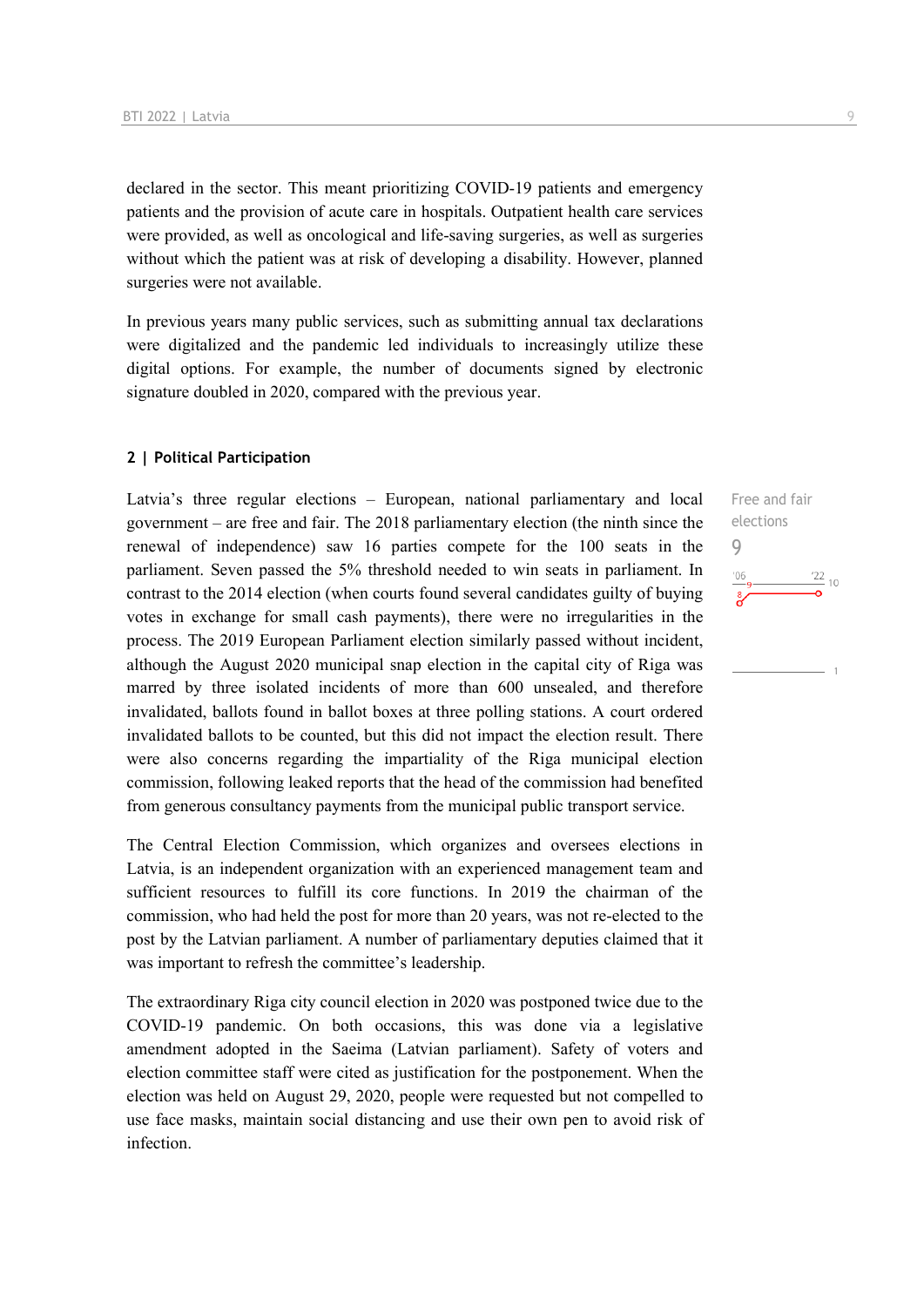There are no individuals or groups holding veto powers over democratically elected representatives.

For two decades, from the late 1990s onwards, there were long-standing concerns that three powerful Latvian "oligarchs" held undue influence over the Latvian political system. Indeed, a 2011 referendum on the recall of parliament called by the then president of Latvia, Valdis Zatlers, was based on concerns that these three oligarchs had accrued a disproportionate influence over parliament and the government. The resulting September 2011 election saw support for two of the oligarchs' political parties collapse (and two parties subsequently folded). The third "oligarch" party (the Green/Farmers' Union, a political vehicle for Aivars Lembergs, the mayor of Ventspils) was re-elected, and in 2021 was still represented in parliament, albeit not as part of the governing coalition.

Substantial reforms to party financing laws, reducing the size of private donations to parties and substantially increasing public financing, as well as limiting the scope of election advertising have further weakened the political influence of wealthy benefactors.

There are no formal restrictions on association or assembly. On the few occasions that local governments have banned marches – such as the Riga municipality's refusal to allow gay pride and far-right nationalist parades – the courts have consistently overturned these bans and the marches have gone ahead.

In December 2020 the Latvian government declared a state of emergency (which was later extended into the first months of 2021), imposing a curfew on Friday and Saturday nights, between 22:00 and 05:00 the next day. Organized meetings, pickets and marches were still permitted outdoors, but with a maximum attendance of 25 people, who were expected to observe any pandemic safety measures in place. The restrictions were legal, necessary and proportionate in light of a rapidly increasing COVID-19 infection rate and fears that the Latvian health system might be overwhelmed.

An anti-government/COVID-19-denier protest march was organized in the heart of Riga in December 2020. The rowdy protest exceeded the 25-person limit by several hundred and the largely male, aggressive marchers, many of whom ignored instructions to wear face masks and socially distance, attempted to provoke both media and police. In the following weeks, the same organizers traveled across Latvia, putting on smaller, but equally belligerent, protests in towns and cities.

Effective power to govern 10  $^{106}$  $\frac{122}{2}$  10

Association / assembly rights 10 $\frac{106}{10}$  $\frac{22}{2}$  10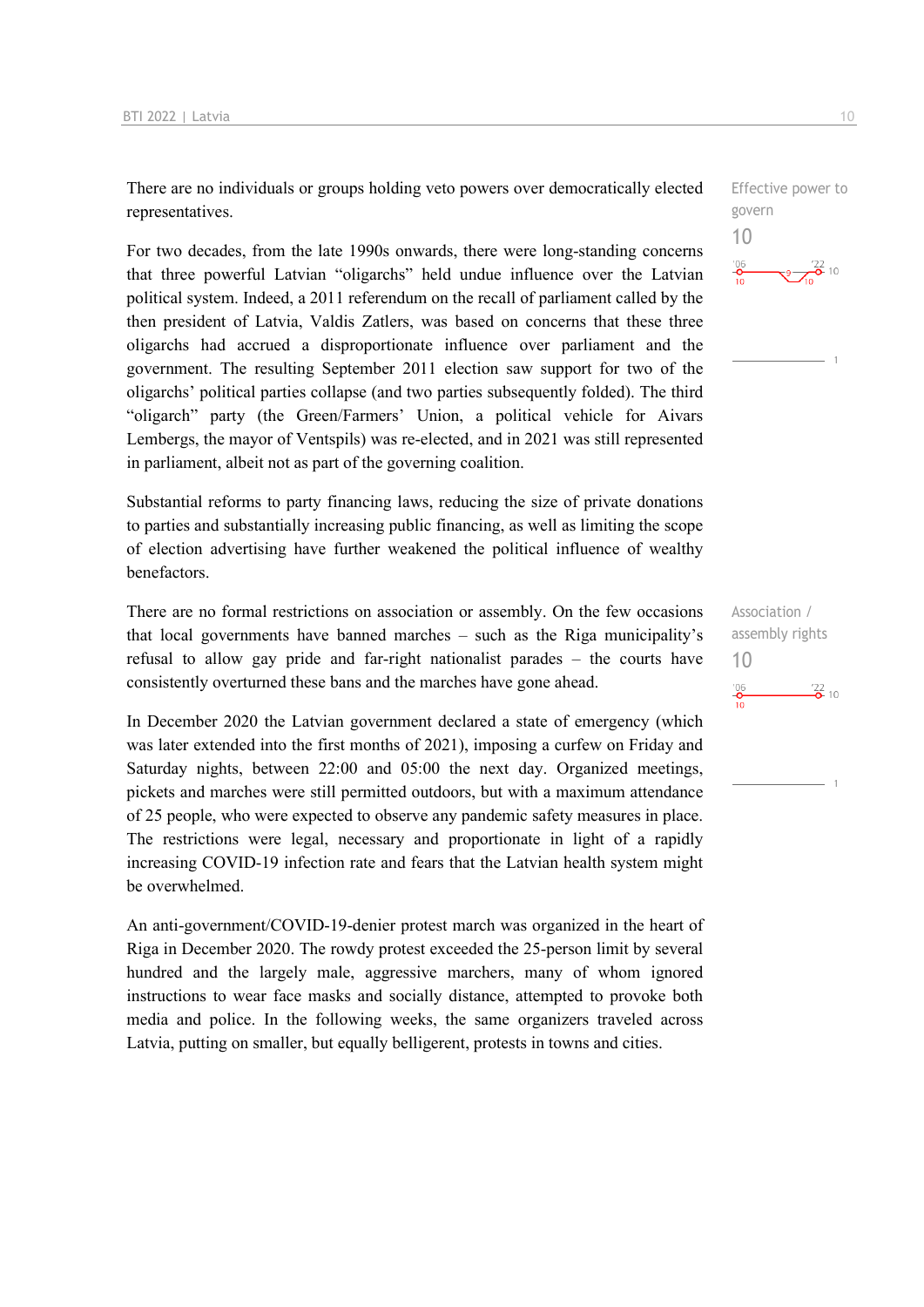The Latvian constitution guarantees freedom of expression, and the Latvian court system, particularly the Constitutional Court, has actively defended this right. There is no censorship.

Recent years have seen a polarization between the mainstream media and some politicians and their supporters, who accuse the media of "fake news" and acting in cahoots with government officials. The independent Re:Baltica investigative journalism organization, whose leading reporters represent liberal values, have found themselves harassed on social media and even in their own offices.

Oversight of the media is deeply politicized. The National Electronic Mass Media Council (NEPLP), which supervises radio, TV, the printed press and online media, is elected by parliament and composed of political party representatives. The council works in a highly politicized climate, and parliamentarians and the media, including the Latvian Journalists Association, regularly criticize individual members of the board.

The public media remains underfinanced and its management is regularly accused of bias by both the government and the political opposition. In fact, journalists in the public media, especially public radio, are among the most objective in Latvia, producing independent coverage of the political system, investigating corruption and incompetence, and acting as a check on political power.

The privately owned print and electronic media was facing financial challenges before the COVID-19 pandemic. Latvia's two largest independent television channels, and their news organizations, merged in late 2019, and one of the last remaining printed newspapers switched to an online-only presence in 2020. In 2020 and 2021 the government provided extra public financing for print and digital commercial media organizations to compensate for falling advertising revenues during the pandemic.

A significant change in the media environment was caused by the December 2020 government decision to increase funding to public media so that it could abandon its financial reliance on advertising. This decision means additional hours for quality content on public media, while also providing new opportunities for commercial media.

In December 2020 two individuals were detained after repeated publications of fake news about COVID-19 on social media. The criminal case is defined as hooliganism with risk to public safety, and guilty verdicts could result in two years imprisonment.

Freedom of expression 9 $10$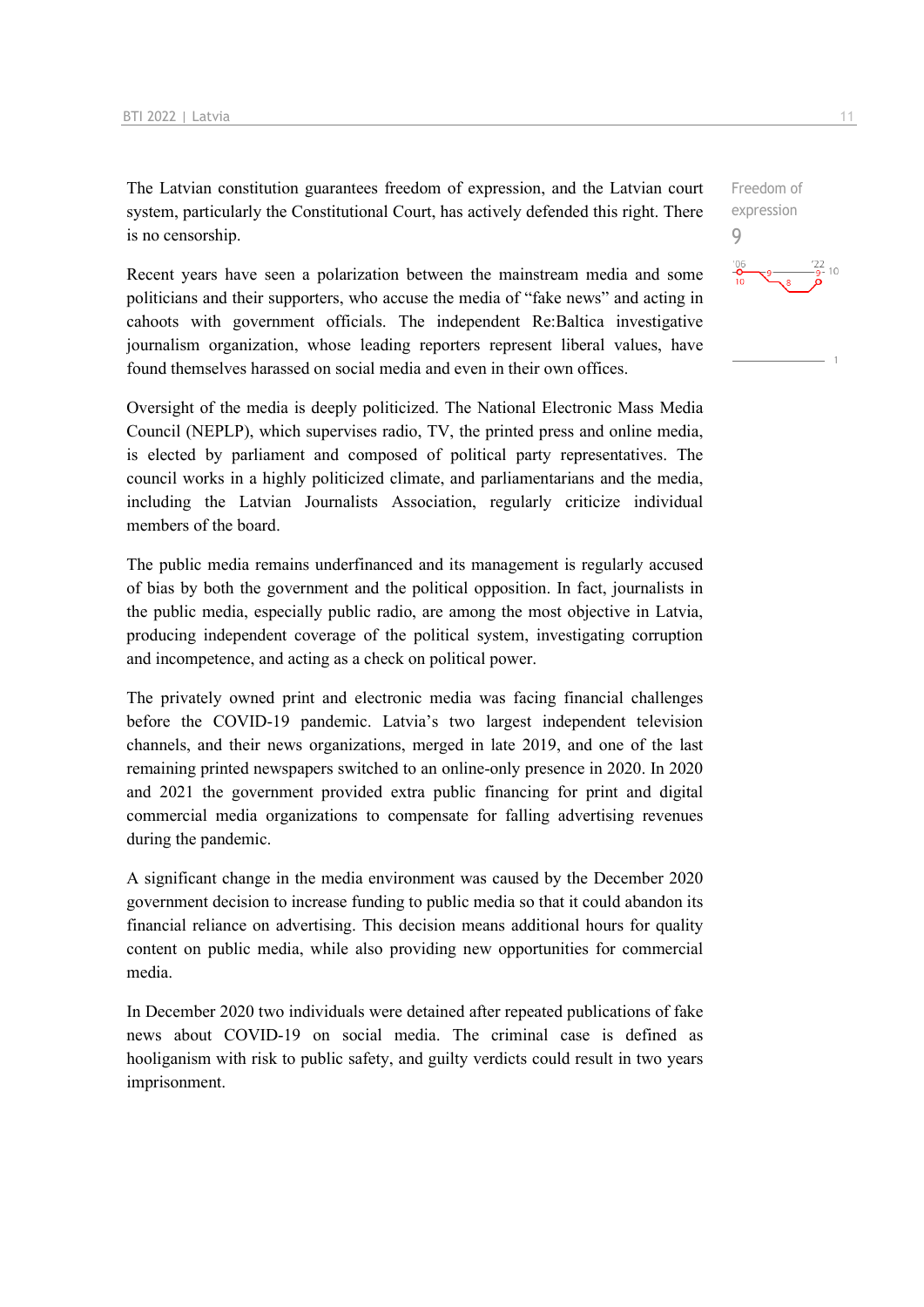#### **3 | Rule of Law**

The key democratic institutions in Latvia are the 100-member parliament (Saeima), the head of state (the president), the executive (the prime minister and cabinet of ministers) and the court system, particularly the Constitutional Court. Political power is separated and balanced between these institutions.

The parliament is elected by proportional representation every four years and is Latvia's central legislative actor. However, it suffers from a deficit of policy planning and evaluation capacity, with a parliamentary research service only being set up in 2017 with a small number of junior researchers. Parliamentarians are also hampered in carrying out their work by having only a small budget for assistants.

Parliament elects the state president in an open ballot (since 2019), who, in the case of a political party affiliation, resigns their party membership. Presidents regularly return laws to parliament and also initiate legislation. The president is charged with formally nominating a candidate to form a government that is then voted on by the parliament.

The political executive (the cabinet of ministers) has strengthened as political parties have created more effective party organizations and tightened internal discipline, leading to more harmonious cooperation between ministers from the same parties. As a result, recent prime ministers have typically spent two years in office, an increase on the one-year average in the 1990s and early 2000s. However, the prime minister is a much weaker figure than in other European democracies, effectively controlling only his own party's ministerial portfolios, while other coalition parties maintain effective control of their own ministerial fiefdoms. The Cooperation Council's (formerly the coalition council) Monday meetings, where the major political figures of the coalition parties gather every week, enable political coordination.

The Constitutional Court remains an important check on both the executive and the legislature, regularly returning laws when it adjudges them to be unconstitutional. For example, in November 2020 the court ruled that the state has an obligation to protect the family of same-sex partners in issues pertaining to labor law. The National Alliance, a radical right party that forms part of the governing coalition, reacted by proposing a revision to the constitution explicitly stating that a family in Latvia is composed of a man and a woman.

A state of emergency was twice declared in Latvia during 2020 in response to the COVID-19 pandemic. The state of emergency was enacted in accordance with the constitution and other legislative acts. Both parliament, the executive and courts rapidly switched to online formats for meetings, debates and voting, and there was minimal disruption to the political process.

Separation of powers 9 $\frac{22}{10}$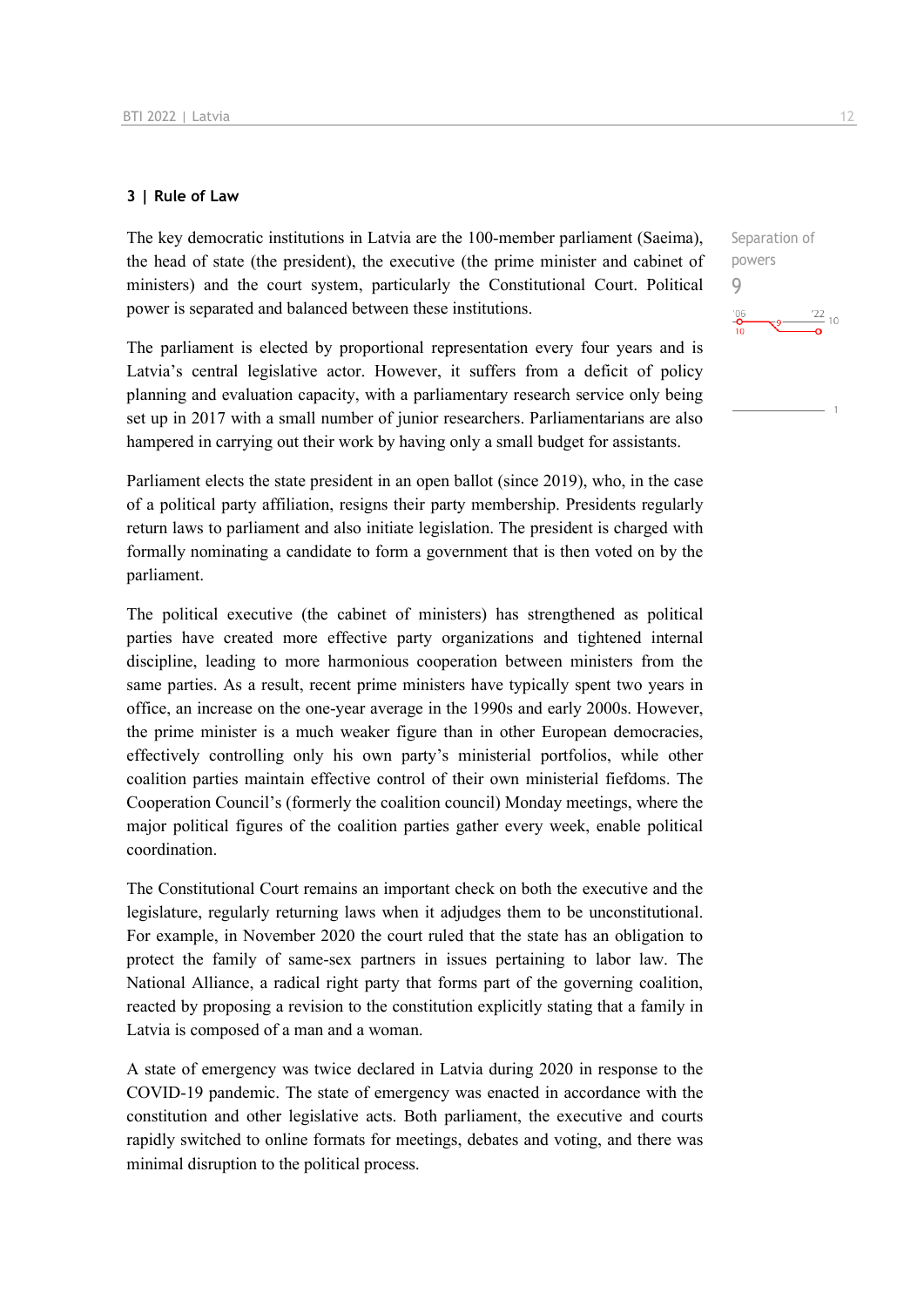In April 2020, the parliament amended the law on the state of emergency to provide for an unlimited number of extensions of the emergency situation by the government for up to three months. Initial legislation provided for the emergency situation to be extended only once, but the government successfully argued that the change was needed in the uncertainty of the COVID-19 pandemic.

Latvia has an independent judiciary and judges are a distinct and differentiated profession. The Supreme Court has the highest public trust ratings (51% in 2020) of Latvia's main state institutions. Channels of appeal work efficiently. Senior judges are appointed by parliament, but there is little to no politicization of appointments.

The biggest threat to the independence of the judiciary remains judicial corruption. Major cases prosecuted against high-profile political and business figures are often drawn out over many years (12 years in the case against Aivars Lembergs, regarded as an "oligarch" since the mid-1990s) and frequently end with acquittal or minor sentences.

In June 2020, parliament passed legislation creating a specialized economic affairs court that would focus on commercial cases as well as financial crimes.

Evidence for the autonomy of the judiciary can be seen in the November 2020 ruling of the Constitutional Court that the state must protect all families, including same-sex couples. In 2020 the Constitutional Court also ruled that several social allowance benefits violated the constitution.

There has long been a strong public perception that public officeholders in Latvia are rarely prosecuted for abusing their positions. Two political parties – Who Owns the State? and the New Conservative Party – made this corruption discourse central to their 2018 parliamentary election campaigns and won more than a third of parliamentary seats. However, both parties have seen prominent party members prosecuted by the legal authorities for alleged abuse of power and, combined with no substantial change in the speed or scope of officeholder prosecutions, both parties have lost their anti-corruption luster.

The best example of the ongoing struggle that Latvian legal and security authorities have in winning major corruption cases is Aivars Lembergs, the long-standing mayor of the wealthy port and transport hub city of Ventspils and one of Latvia's three formerly influential "oligarchs." Lembergs was indicted with large-scale bribery, money laundering and corruption charges in 2006 and later that year was briefly detained and then placed under house arrest amid allegations from the prosecution that he was interfering with the case and hindering further investigation. Since then, there have been a number of breaks in the court process due to illness (of the accused, his lawyers, the judges, etc.) and other technical issues. This has demonstrated the ease with which the Latvian judicial system can be delayed and manipulated. As a result, some legal disputes involving international actors have been resolved in British and other jurisdictional courts, due to international actors' skepticism toward having their cases heard fairly in Latvia.



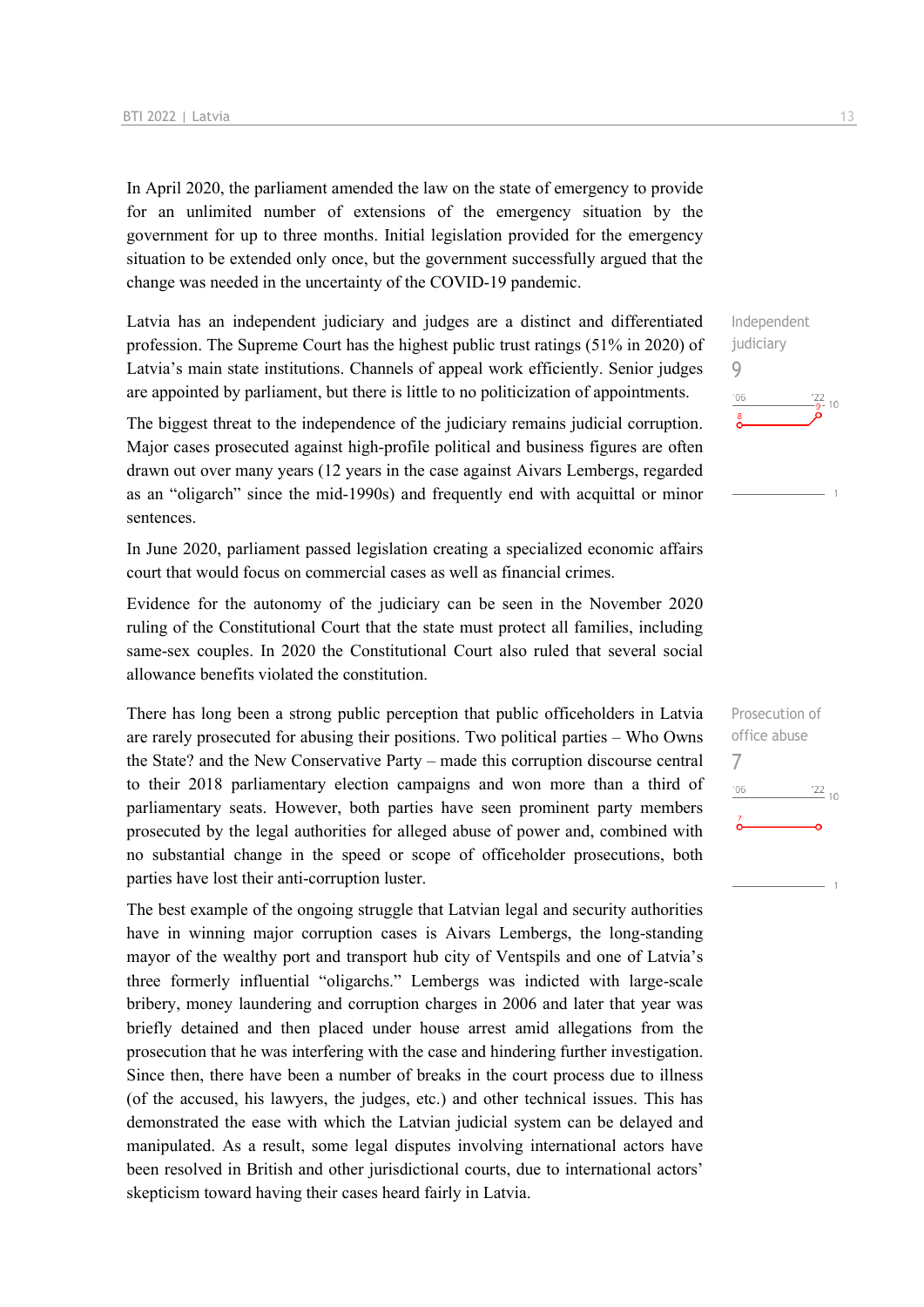Latvia protects all core human rights, including the right to life and security, while also prohibiting torture and cruel or inhumane treatment or punishment. There is no evidence of any form of discrimination in the legal system. Latvia has an independent, active and vocal Ombudsman's Office and Latvians also have recourse to the office of the European ombudsman.

The Latvian Ombudsman's Office regularly defends individual and group rights against the state. In recent years the ombudsman has argued for a fairer and more generous social insurance system and a higher minimum wage. It has also called for more racism awareness training in Latvian schools and has stood up for sexual and other minorities.

Families where partners cohabit but are unmarried, including same-sex couples (who cannot marry or register partnerships in Latvia), are disadvantaged in terms of access to health care, inheritance rights and other similar issues. There has been little political will to revise legislation. However, the Latvian Constitutional Court, which ensures that laws and administrative practices do not conflict with the constitution, has recently overturned several major parliamentary acts. The court's November 2020 ruling that same-sex couples have the right to paid paternal leave (ordering parliament to amend the law by June 1, 2022) was heavily criticized by the more conservative segment of Latvia's political spectrum, which proposed to amend the constitution so that the state does not need to recognize same-sex partnerships. The court ruling has also opened a discussion on the legal challenges faced by cohabiting couples.

#### **4 | Stability of Democratic Institutions**

The best indicator of the strength and rigor of Latvia's institutions is the country's membership of every major western international institution, including the OECD and the European Union, as well as Latvia's adoption of the Euro currency in 2014.

The constitution and other laws grant a mandate to parliament, the executive, national and municipal bureaucracies, and judicial institutions to take decisions and implement them. Checks and balances are in place, and the state president and the Constitutional Court regularly return laws to parliament and the executive.

Autonomous policy formulation and analysis capabilities have been identified as a weak point in the political system. Both parliament and individual ministries have moved to develop analytical units and a productivity think-tank has been established, as well as a fiscal discipline council, which has an international composition and reviews budget procedures and provides advice to the government. These institutions have improved the policy process.

Civil rights 9  $\frac{22}{10}$  $106$ 

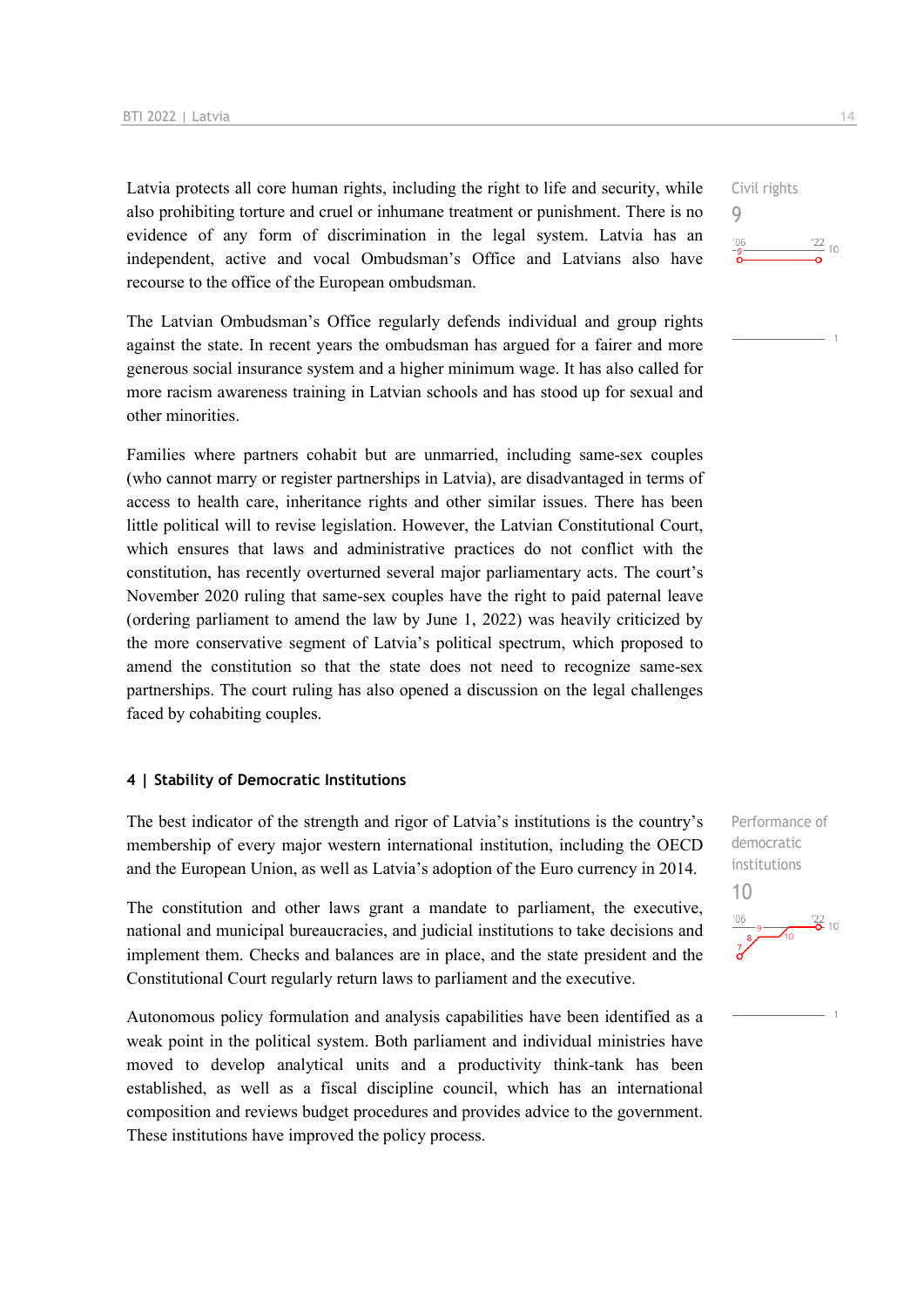All major political organizations and actors accept the legitimacy of Latvia's democratic institutions.

#### **5 | Political and Social Integration**

Latvia's dominant political cleavage remains ethnicity. The Russian-speaking population, which represents between one-quarter and one-third of the voting population, overwhelmingly supports political parties prioritizing the interests of Russian speakers. Since 2015 this has been the Harmony party. However, despite winning the largest share of the vote in the last three parliamentary elections, Harmony has never been a part of a governing coalition in Latvia. There is a high level of polarization between the Russian-speaking and ethnic Latvian parties (and voters).

Government coalitions comprise parties from the majority "Latvian" part of the political spectrum. There have been three core ideological groupings of "Latvian" parties in the 21st century: (i) radical right nationalists; (ii) technocratic nationalists (both rural and urban based); and (iii) centrist liberals (both economically liberal and value-based liberal). In recent years a fourth group of pure anti-government populist parties has emerged, although they are organizationally more fragile than the other groups of parties.

Parties in Latvia have been organizationally weak, with the smallest party memberships in Europe (measured as a percentage of the electorate that have party membership) and their finances are reliant on generous corporate and individually wealthy donors. The latter issue was addressed in 2019 when the parliament passed a law, strongly supported by the president, to increase party financing sixfold and lower the maximum value of corporate donations. In the long term this is intended to strengthen the independence of party central offices and address the high level of volatility in the Latvian party system. However, there is no political will to address the membership issue.

Sixteen political parties fielded candidates in the October 2018 parliamentary election. Electoral volatility remains high, with three of the seven parties winning seats entering parliament for the first time. Almost half of the deputies (49 of 100) were also newcomers to parliamentary politics. Among them was the populist Who owns the State? (KPV LV) that gained the second largest share of the vote and 16 seats in the 100-seat parliament. By early 2021 however, the party lost all its leaders either by expulsion or voluntary exit.

 $\frac{22}{2}$  10

 $^{22}$  10

Commitment to democratic institutions

Party system

6

 $06'$ 

10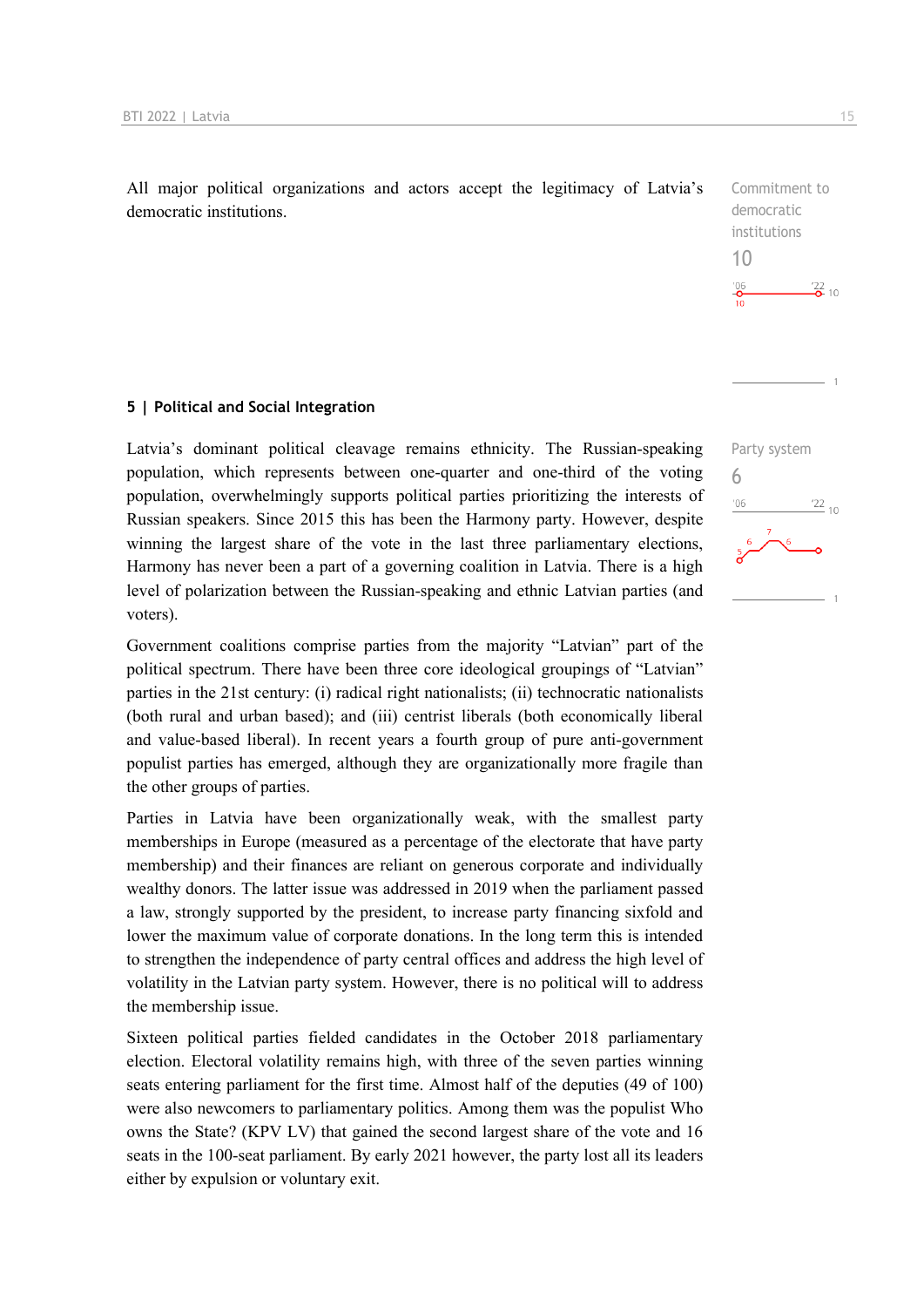One of the impacts of accession to the European Union in 2004 has been an increased role for interest groups in policymaking procedures in Latvia. Interest groups systematically participate in ministerial working groups, parliamentary committees and court processes. At the highest executive level, the government's tripartite council systematically engages with business and trade union interests. It also holds an annual bilateral cabinet of ministers and foreign investors council meeting.

Although the range of organized interests is broad, business groups in particular, and trade unions to a lesser extent, have far deeper resources to further their interests. The Latvian Employers' Association, the Latvian Chamber of Commerce and Finance Latvia (which represents the financial sector) are particularly wellfinanced. Other interest groups, such as those representing environmental or social groups, have substantial public support and legitimacy but are reliant on the enthusiasm of a small group of members rather than extensive and stable financial resources. Similarly to political parties, interest groups tend to have few paid-up members. For example, the Latvian branch of Transparency International, Delna, which is the most visible and active anti-corruption group in Latvia, has consistently had just a few dozen fee-paying members. The lack of grassroots membership and stable financing, rather than legal or political barriers, are the major obstacles to even greater interest representation and influence on policymaking.

A positive development in the last few years has been the growth and grass-roots activities of citizens groups in the city of Riga. Following the election of a new municipal government in August 2020, they have found greater opportunities for cooperation and influence, such as competitive online votes for different grassroots municipal projects that would be funded by the municipality.

The 2019 Eurobarometer revealed that 52% of Latvians are satisfied with democracy in Latvia, although a higher number – 62% – are satisfied with democracy in the European Union.

This largely reflects ongoing dissatisfaction with domestic political institutions in Latvia. The summer 2020 Eurobarometer revealed that just 22% of Latvians trust parliament (EU average: 36%), 41% trust the legal system (EU average: 52%), 35% trust the public administration (EU average: 52%) and 32% trust the national government (EU average:  $40\%$ ). Trust in political parties was particularly low – just 6%, a quarter of the EU average of 23%. The highest levels of trust, approximately at the EU average, were in key national nonpartisan institutions such as the military  $(71\%)$  and the police  $(68\%).$ 

The Latvian government's response to the COVID-19 pandemic was judged predominantly in positive terms by Latvian society in spring 2020, when Latvia had very few infections and the majority (63%) of the public trusted information



Approval of democracy 8 $\frac{22}{10}$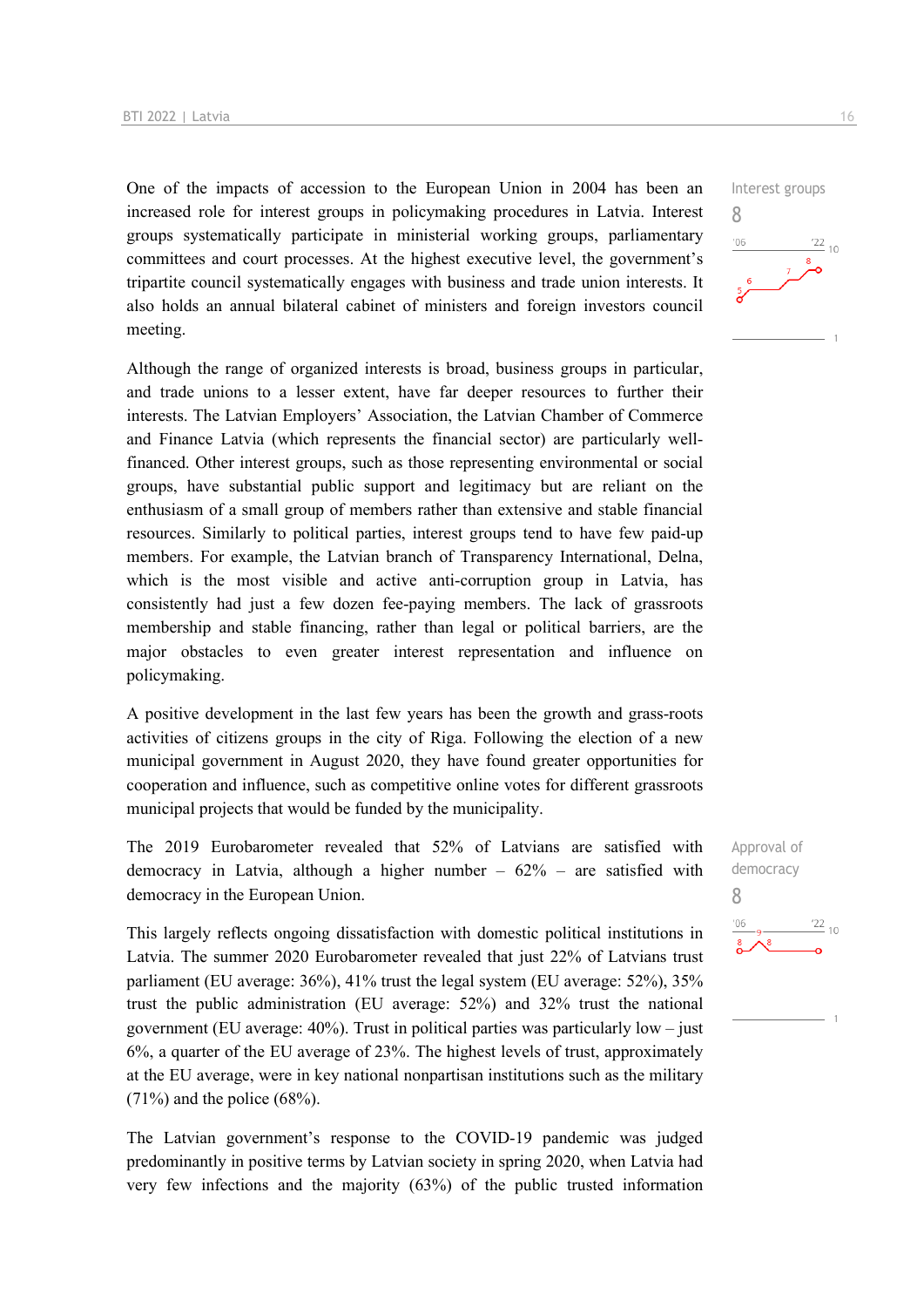provided by the government. By fall 2020, the percentage of the public trusting information from the government declined to 53%. Over the same period, the number of people distrusting information from the government increased from 28% in the spring to 37% in the fall.

Social capital remains low in Latvia. A 2020 survey by the Providus think-tank found that just one-third (32%) of inhabitants trust other people, only a marginal improvement on the 24% of people that similarly trusted other people in an identically worded question in the 1998 World Values Survey.

Latvia has a strong tradition of public participation in various choirs, folk-dance groups, sports clubs and other cultural associations. However, this is not replicated in terms of participation in politically oriented interest groups, largely because the Soviet era eradicated traditions of donating finances or time to social causes, while the strains of the political and economic transformation of the 1990s left individuals with little mutual trust or time to support political and social initiatives.

Membership and participation in NGOs remain low although there are several promising signs of improvement in recent years. For example, the "Lampa" democracy festival, which among other aims explicitly aims to develop Latvia's social capital, has seen ever larger crowds in the five years that it has been operating in the small city of Cesis. It went ahead as a virtual democracy festival during the COVID-19 pandemic. The innovative online platform that gives people the opportunity to formulate and then circulate online citizens' initiatives ("Mana Balss" or "My Voice") continues to see initiatives regularly submitted to parliament.

The first wave of the pandemic in spring 2020 increased the sense of solidarity and trust in self-organizational capacities of Latvian civil society. This was demonstrated by the rapid establishment and subsequent popularity of the volunteering movement that – via an application – enabled volunteers to help people in self-isolation or quarantine with basic needs such as groceries and walking dogs. The situation changed in the second wave of the pandemic in the fall of 2020, when infection rates were significantly higher and the durability of the introduced restrictions affected society's abilities to mobilize. However, crowdfunded initiatives to provide restaurant meals or country holidays to health care professionals continued into 2021.

Social capital 8 $\frac{22}{10}$  $-06$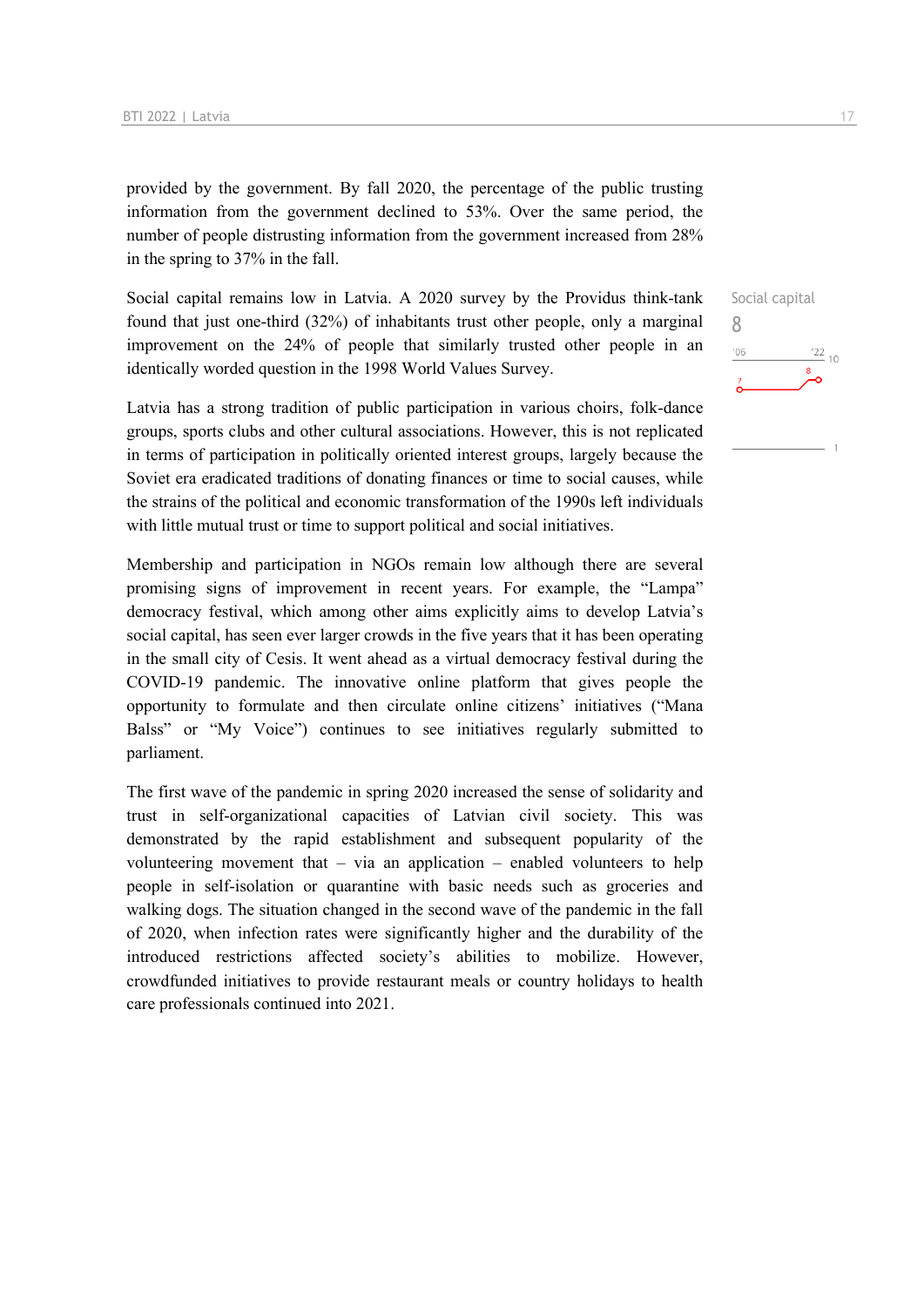## II. Economic Transformation

#### **6 | Level of Socioeconomic Development**

Latvia ranked 37 in the 2020 United Nations Human Development Index Ranking, behind neighbors Estonia (29) and Estonia (34). Inequality has long been high in Latvia. Almost a quarter (27.3% in 2019) of the Latvian population was at risk of poverty in 2018, according to Eurostat's "at risk of poverty" indicator, the fourth highest among the European Union's 27 member states. Those at greatest risk are the elderly, particularly pensioners, and those living in rural regions, particularly the eastern region of Latgale which borders Russia. Although the number of people at risk of poverty is decreasing, the shrinking population means that the proportion of Latvian society at risk of poverty is actually increasing – it was 19% in 2010. This is hardly surprising, as the Latvian government had adopted a harsh austerity policy to deal with the dramatic economic downturn that hit Latvia in 2008. Latvia also has one of the highest Gini rates of inequality (35.6 in 2017) in Europe.

The COVID-19 pandemic may well entrench inequality. Although the government made funds available for furlough payments to employees unable to work due to the state of emergency and other lockdown restrictions, many low-paid employees in, for example, the hospitality industry or other sectors with a large shadow economy, received only minimal benefits. Indeed, the Latvian Fiscal Discipline Council, which has spent years criticizing governments for failing to produce surplus budgets, criticized the government for failing to spend enough on these benefits.

| <b>Economic indicators</b> |      | 2017    | 2018    | 2019    | 2020    |
|----------------------------|------|---------|---------|---------|---------|
| <b>GDP</b>                 | S M  | 30383.5 | 34399.2 | 34055.5 | 33505.2 |
| GDP growth                 | %    | 3.3     | 4.0     | 2.0     | $-3.6$  |
| Inflation (CPI)            | %    | 2.9     | 2.5     | 2.8     | 0.2     |
| Unemployment               | $\%$ | 8.7     | 7.4     | 6.3     | 8.2     |
|                            |      |         |         |         |         |

#### **Ouestion** Score

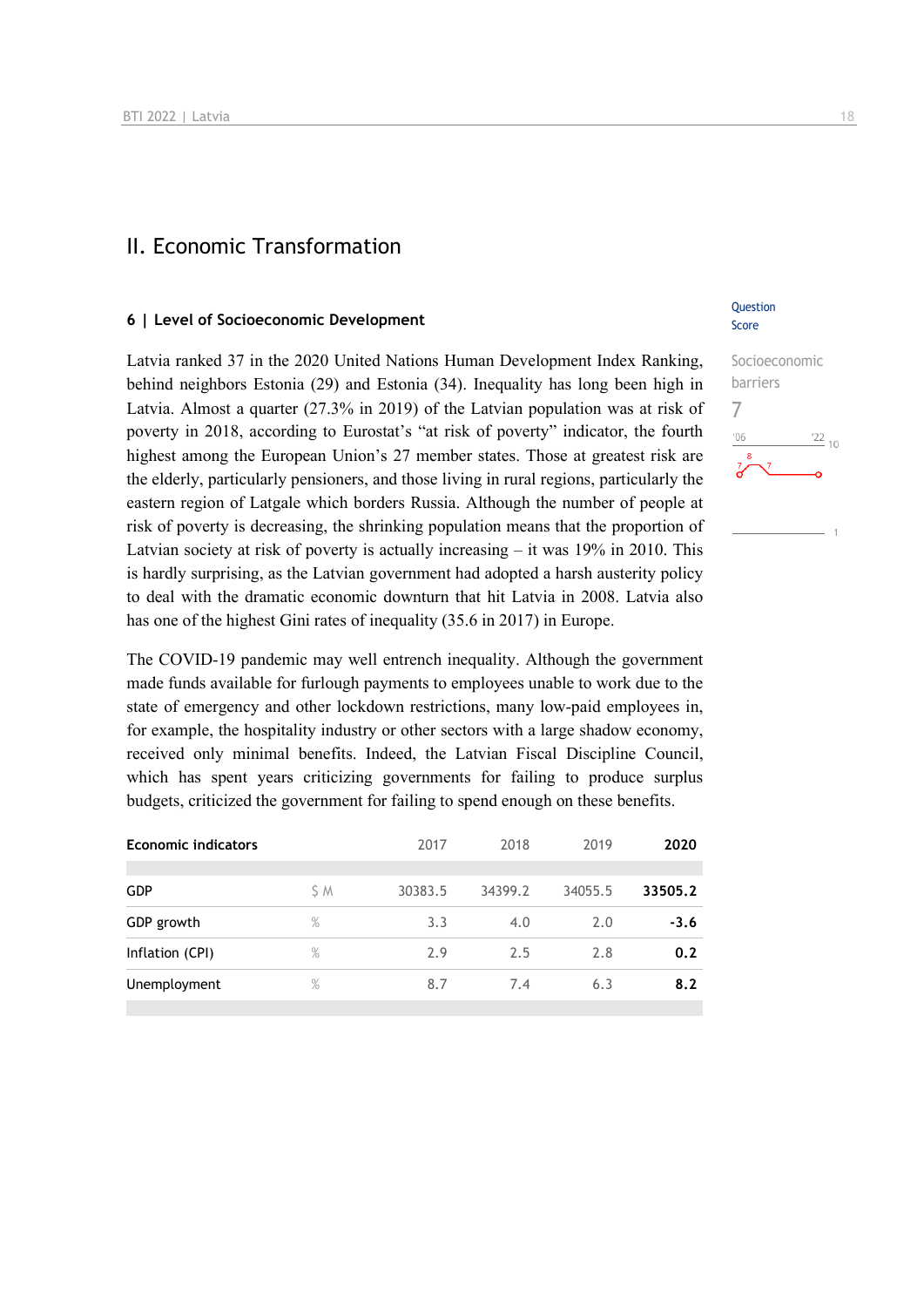| <b>Economic indicators</b> |               | 2017   | 2018    | 2019     | 2020   |
|----------------------------|---------------|--------|---------|----------|--------|
| Foreign direct investment  | % of GDP      | 3.8    | 1.2     | 3.2      |        |
| Export growth              | $\frac{9}{6}$ | 6.4    | 4.3     | 2.1      | $-2.7$ |
| Import growth              | %             | 8.6    | 6.4     | 3.0      | $-3.3$ |
| Current account balance    | S M           | 398.9  | $-98.9$ | $-221.8$ | 1004.1 |
| Public debt                | % of GDP      | 39.0   | 37.1    | 37.0     | 43.5   |
| External debt              | S M           |        |         |          |        |
| Total debt service         | S M           |        |         |          |        |
| Net lending/borrowing      | % of GDP      | $-0.7$ | $-0.2$  | $-1.7$   |        |
| Tax revenue                | % of GDP      | 23.5   | 22.8    | 21.4     |        |
| Government consumption     | % of GDP      | 18.1   | 18.0    | 19.0     | 20.0   |
| Public education spending  | % of GDP      | 4.4    | 4.2     |          |        |
| Public health spending     | % of GDP      | 3.4    | 3.7     |          |        |
| R&D expenditure            | % of GDP      | 0.5    | 0.6     |          |        |
| Military expenditure       | % of GDP      | 1.6    | 2.1     | 2.0      | 2.3    |

Sources (as of December 2021): The World Bank, World Development Indicators | International Monetary Fund (IMF), World Economic Outlook | Stockholm International Peace Research Institute (SIPRI), Military Expenditure Database.

#### **7 | Organization of the Market and Competition**

Latvia is a member of the European Union (and has adopted the euro currency), the World Trade Organization and the OECD and complies with the international laws and norms that regulate and enforce market competition. Persistently high levels of corruption and allegations of judicial bribery do, however, distort competition in areas such as state procurement, enforcement of contracts and bankruptcy administration. The shadow economy (which is estimated to be approximately 24% of GDP, on a downward trend) and widespread use of "cash-in-hand" salaries (i.e., non-taxed wages in cash) also create an unequal playing field between enterprises. Successive governments have acknowledged these challenges but failed to substantially address them.

Latvia ranks 19 (of 190 states) in the World Bank's 2020 Doing Business survey. The country ranks 26 in the "Starting a Business" category, with four separate procedures taking on average 5.5 days with a paid-in minimum capital requirement of just one euro.

Market organization 8 $\frac{22}{10}$  $n<sub>f</sub>$ 

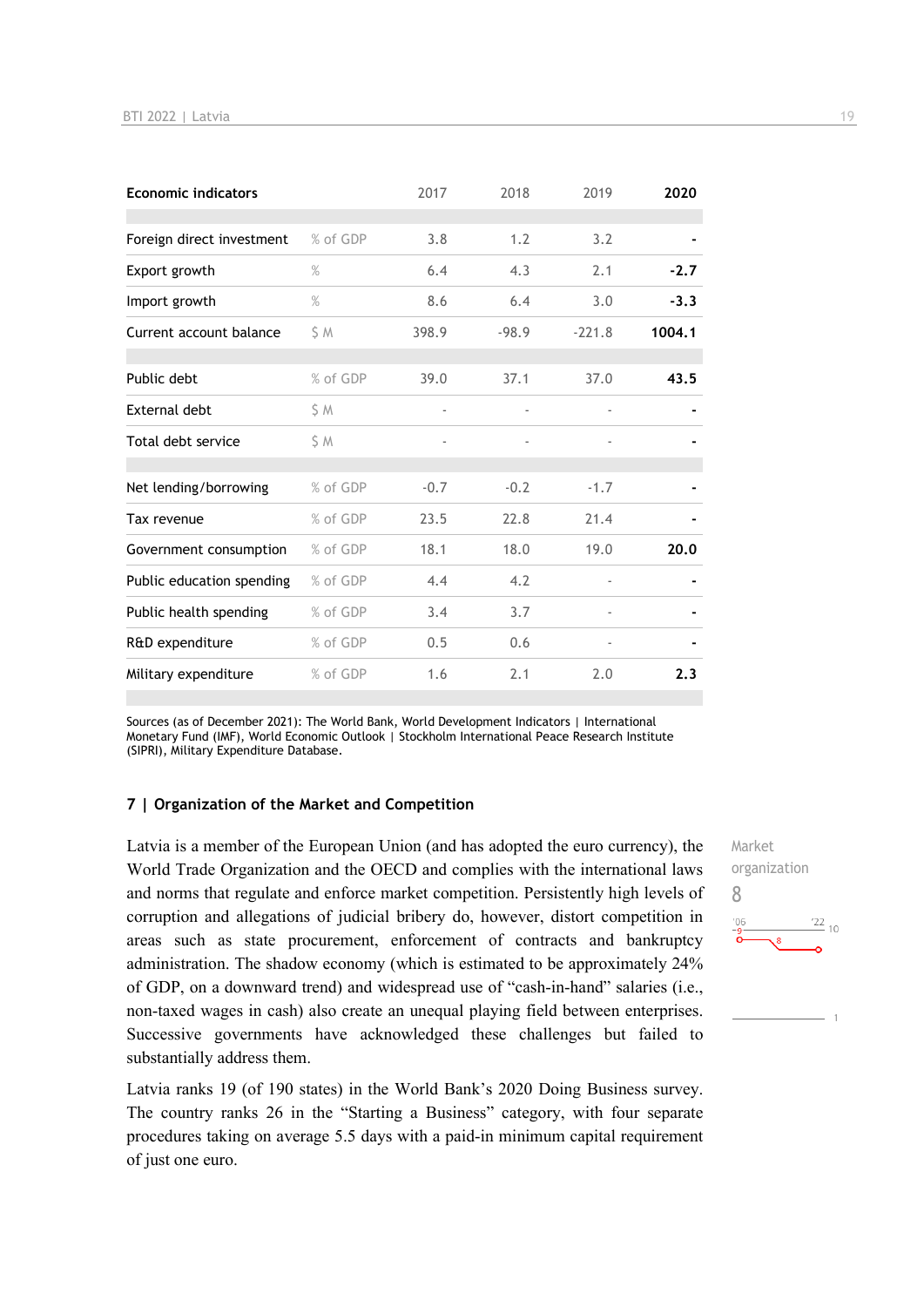Latvia complies with European anti-monopoly legislation and also has nationallevel laws and authorities.

The Latvian Competition Council is perceived as one of the stronger and more independent public bodies in Latvia, not least because of its close working relationship with the competition authorities in Brussels.

In 2019 the Latvian Competition Council imposed fines totaling over  $\epsilon$ 3 million, investigated four cases of prohibited agreements, one abuse of a dominant position, 18 mergers and two procedural infringements. High-profile cases have included price rigging on procurement at the Riga municipal transport company and a cartel of construction companies. The council has calculated that its activities bring an annual  $\epsilon$ 25 million benefit to the Latvian economy.

As a member of the European Union, Latvia's foreign trade relationships are regulated and overseen by the European Commission. As a small, open, liberal state, Latvia's governments have traditionally been strongly pro-trade, most recently supporting a wide-ranging trade relationship with the United Kingdom following Brexit as well as the stalled Transatlantic Trade and Investment Partnership (TTIP) with the United States.

Latvia developed the largest banking sector in the Baltic states after the collapse of the Soviet Union and there was a long-standing debate on developing Riga as a regional financial center. However, these debates seemed to have come to an end following a 2018 notice by the U.S. Treasury's Financial Crimes Enforcement Network (FinCEN) that accused ABLV, Latvia's largest domestically owned bank, of money-laundering. ABLV was subsequently forced into liquidation and the government swiftly passed legislation banning banks from servicing shell companies.

MONEYVAL – a permanent monitoring body of the Council of Europe entrusted with the task of assessing compliance with international standards of countering money-laundering and the financing of terrorism – issued a negative report in 2019 on the Latvian financial sector and gave Latvia a year to implement reform of the sector. A flurry of legislation, and the effective dismissal of the head of the financial regulator followed, and the Latvian financial sector was given a positive evaluation in the follow-up report in 2020.

Latvia's financial regulator, the Financial and Capital Market Commission, conducted 12 inspections of banks linked to money-laundering issues in 2020 and found only three violations, much fewer than in previous years.

Competition policy 10  $\frac{22}{2}$  10

Liberalization of foreign trade 10  $\frac{22}{2}$  10

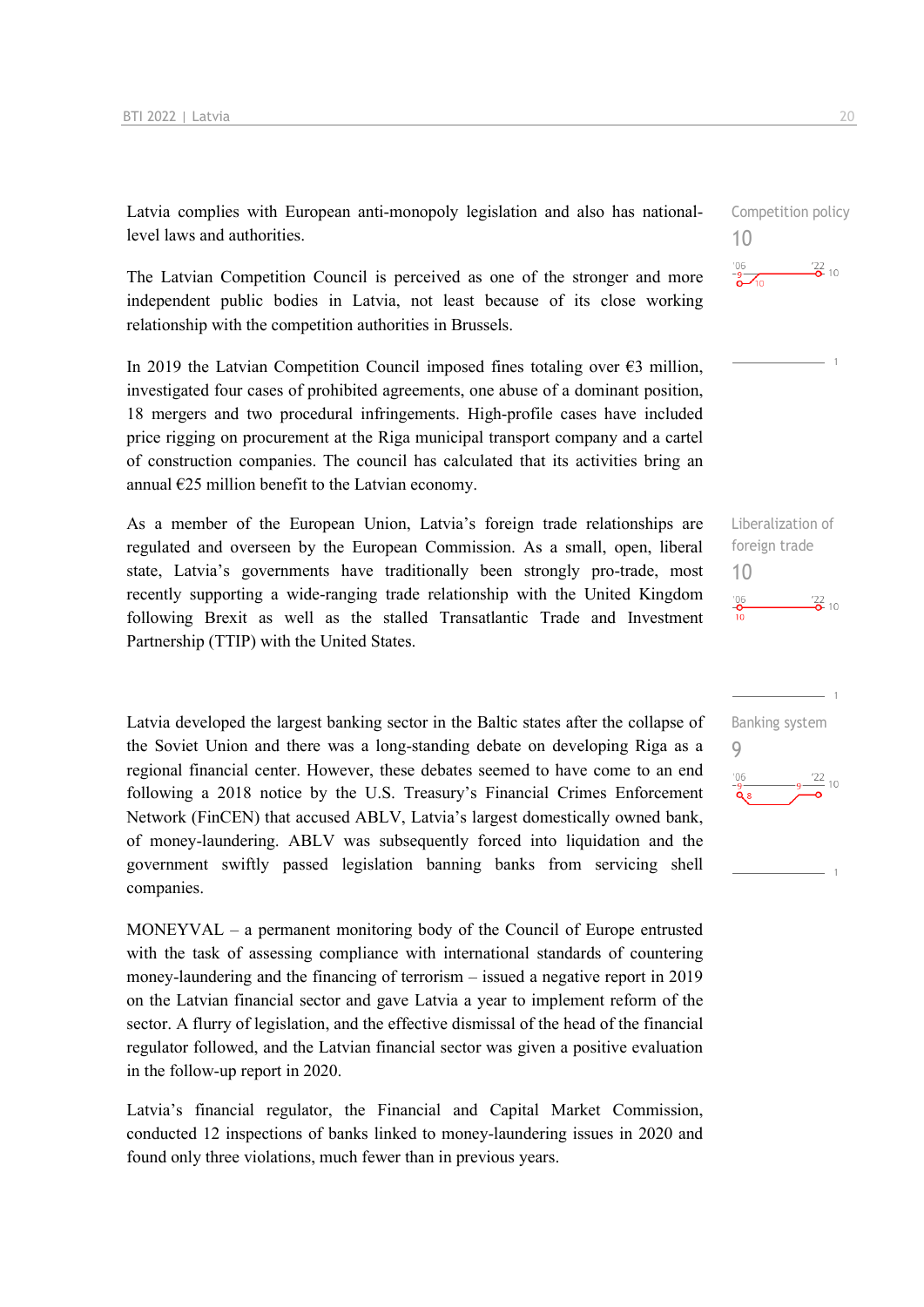At 5%, the ratio of non-performing loans was high in 2019, however it will fall sharply in future years as in March 2020 the new governor of the Bank of Latvia, Martins Kazaks, called on Latvia's banks to write off some 10,000 non-performing loans that had been taken on during Latvia's 2004 – 2008 credit bubble. Swedbank became the first bank to respond and began to write off bad debts in the autumn of 2020. The government has also called on banks to ease credit requirements, arguing that businesses would benefit from increased access to capital. However, banks have remained conservative in their policies in this area.

The COVID-19 pandemic has had a modest impact on the Latvian banking sector. Banks were quick to offer clients credit holidays. The banking sector remained profitable, with a combined profit of  $\epsilon$ 40 million in the first half of 2020 (albeit representing a 70% decline in profits compared with the first half of 2019), with return on equity (ROE) declining from 9.5% in 2019 to 3.2% in 2020. According to the IMF, the bank capital to assets ratio in 2019 was 9.7, down from 12.8 in 2018.

#### **8 | Monetary and fiscal stability**

Latvia joined the eurozone in 2014 and monetary stability is now governed through the European Central Bank (ECB). Inflation has remained around the 2% mark in Latvia over the last decade, reaching a high of 2.7% in 2019 before falling close to zero in 2020. ECB policies have had no noticeable impact on the Latvian economy since the country joined the eurozone in 2014, as domestic policies had been closely aligned with the ECB in the years running up to accession.

Membership of the eurozone means that Latvia's budgetary policies are tightly constrained by the structure of the European Semester. Latvia typically runs small budget deficits of under 1% of GDP, although ambitions to create a fiscal surplus have not been met. A non-partisan Fiscal Discipline Council composed of local and international experts was created in January 2014 and helps to oversee government budget discipline by actively commenting (and frequently criticizing) government policies.

The COVID-19 pandemic has had a significant impact on public finances, with Latvia's budget deficit soaring to 7.4% of GDP and gross public debt rising from 36.9% of GDP in 2019 to 47.5% of GDP in 2020. The level of government debt remains comparatively low and sustainable. Indeed, the otherwise hawkishly conservative Fiscal Discipline Council has criticized the government for not spending enough on support for businesses and furloughed workers during the pandemic. The increase in debt is primarily down to increased spending on health care and support for businesses, as well as increased spending on unemployment benefits.



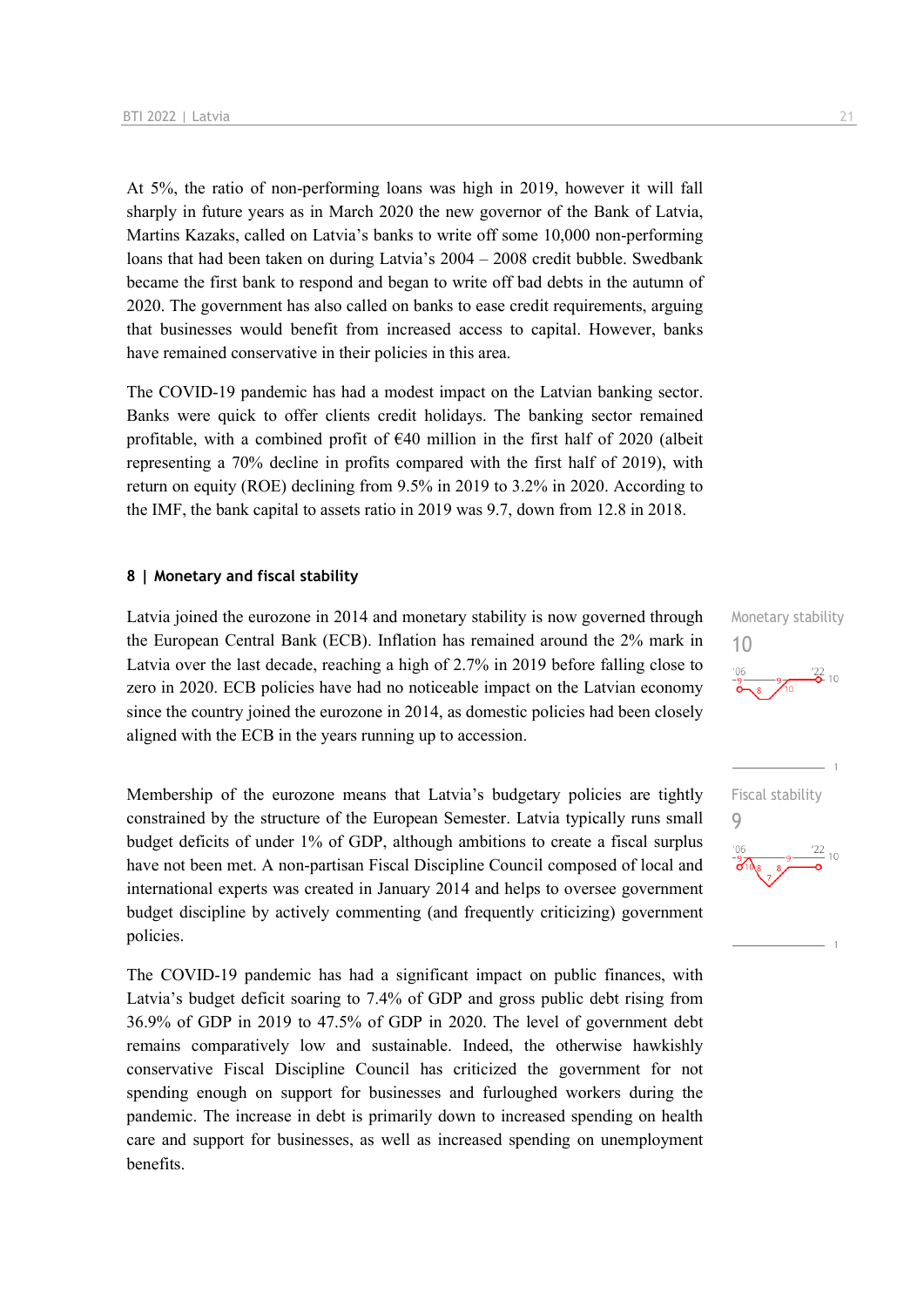#### **9 | Private Property**

Private property rights are well-regulated and protected. Following criticism of insolvency procedures by the Foreign Investors Council in Latvia (FICIL), the government undertook a major legislative reform of the sector while a number of court cases were initiated against insolvency administrators.

From early 2021 Latvia will have a specialized economic affairs court focusing on financial crimes involving private companies.

Three decades after the collapse of the Soviet Union the Latvian economy is dominated by private enterprise, although the state maintains a stake in the major mobile and fixed-line telecommunications operators and the electricity monopoly Latvenergo. All are seen as a part of Latvia's critical infrastructure and there are no plans to privatize the remaining public stakes in these enterprises. The private sector has two powerful associations – the Latvian Employers' Association and the Latvian Chamber of Commerce – defending their interests.

The COVID-19 pandemic saw the state step in to invest  $\epsilon$ 250 million in the Latvian national airline airBaltic, after the company's commercial activities came to a virtual standstill after travel restrictions were imposed in Latvia and all across Europe. The state intends to recover the investment by 2025 - 2027.

#### **10 | Welfare Regime**

Latvia has a comprehensive range of cash and non-cash welfare benefits although the size of paid benefits has been criticized by international institutions.

Pensions for men and women can be claimed at 63 years and nine months if social insurance payments have been made for a period of at least 15 years. It will be raised by three months every year until reaching 65 years in 2025. Latvia has a three-tier pension system where the first and second tiers are mandatory (with second tier contributions invested by an intermediary bank in the financial market) and a third tier comprising voluntary contributions made by employers and employees into a private pension fund. The OECD has urged Latvia to increase pension benefits, particularly the minimum pension, which was set at just €136 per month in 2021, pointing out that more than 25% of people aged 65 and older have an income below the relative poverty line. Women are especially vulnerable, with more than one third of females over 75 living in poverty.

Unemployment benefits can be claimed by those who have paid social insurance benefits for at least 12 of the last 16 months and are granted for a maximum of nine months. They are calculated based on previous earnings and gradually reduced by increments every three months.

Property rights

 $\frac{22}{2}$  10

Private enterprise

 $rac{06}{9}$  9  $rac{72}{9}$  10

Social safety nets

 $\frac{22}{10}$ 

8

 $106$ 

10

 $\frac{106}{2}$ 

10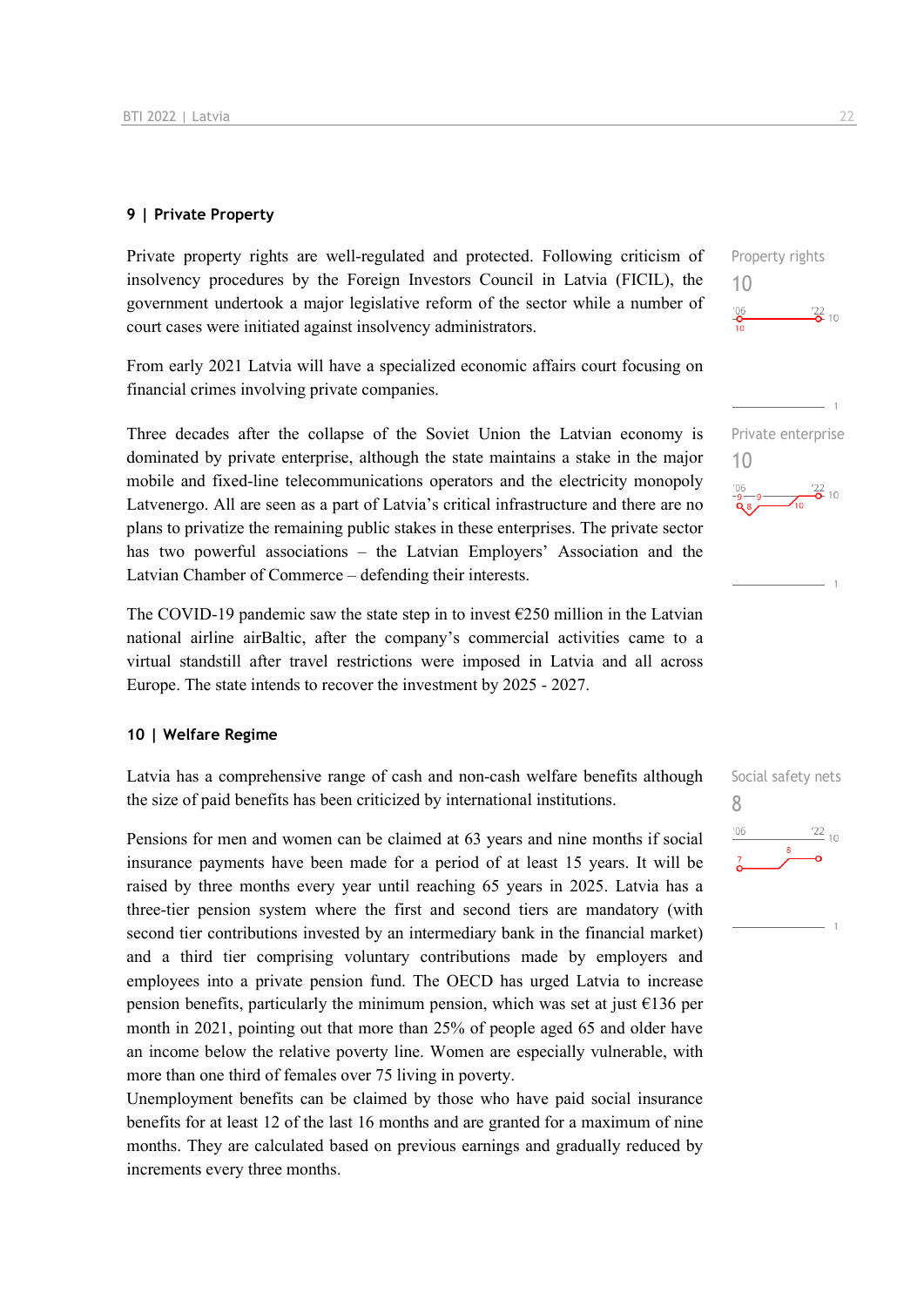A high number of family benefits are available as the government has attempted to reverse Latvia's long-standing demographic decline by encouraging families to have more children. Maternity and paternity benefits, child birth benefits (a one-off payment amounting to  $E$ 421.17 for each child), childcare allowances and benefits  $(E11.38$  per month for the first child, and an increasing amount for additional children up to the fourth, which would result in  $\epsilon$ 50.07 per month).

Universal health care is available to all citizens and permanent residents. However, at 3.4% of GDP in 2017, Latvia has one of the lowest levels of health care funding in the EU. Latvia also has one of the lowest life-expectancy rates in the EU. Successive governments have planned to increase spending on health care but have done so at a very gradual rate. However, the pandemic has put the spotlight on Latvia's relatively low health care spending and there is a consensus that more public funds should be directed toward the sector in the future.

During the COVID-19 pandemic the government opted for furlough support to employees and support to companies who could not operate due to the restrictions. Cash transfers were not adopted until February 2021. At the same time, food programs continue to be managed by municipalities and NGOs, and the maximum income level that qualifies for this support has been increased, thus allowing a larger number of vulnerable individuals and families to receive help. In addition, there is a specific food program for all school children in the first four grades who are undertaking distance learning, since the state provides free lunch to these children. They receive either product packages or warm meals, depending on the municipality. Children in grades 5 - 9 from poor families or families with more than two children also receive this support during the pandemic.

All citizens and permanent residents, regardless of their gender or ethnic origin, have equal access to the education system, public services and employment. Indeed, a significantly greater share of women enroll in higher education than men. Ratio of female to male enrollment in tertiary education in 2020 was 1.3, gross enrollment in tertiary education was 93.0. The female labor force in 2020 represented 49.9% of the total labor force. Latvia was ranked 11 in the Global Gender Gap Index (a rise of six places compared to 2018). However, Latvia fares more poorly in the EU's 2020 Gender Equality Index, ranking 17 of 27 states (7.1 points lower than the EU average score). This lower ranking can be attributed primarily to the significant gap between women and men in educational attainment.

Russian speakers are at a disadvantage in the education system. Russian-speaking public schools score lower average grades than Latvian schools (largely because of the challenge of finding fluent Latvian-speaking teachers willing to teach in minority schools). Approximately two thirds of students in higher education are privately funded. Many of these are Russian speakers who choose to study in their native language because free public higher education is only available in the Latvian language. In 2018 the Latvian parliament decided to eliminate this option,

Equal opportunity 8 $\frac{22}{10}$  $^{\prime}06$  $\delta$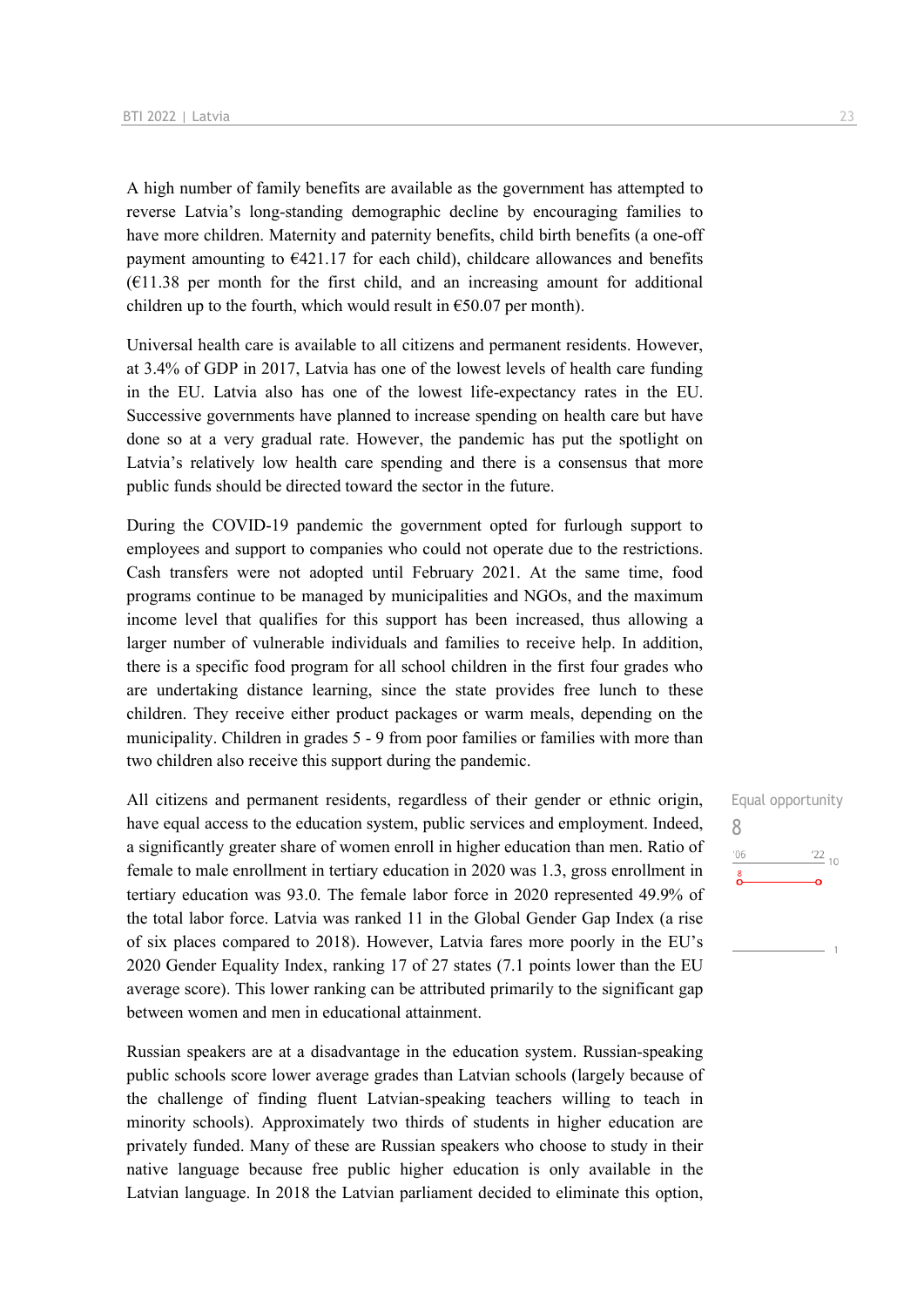by approving amendments to higher education law that would require teaching only in Latvian in both public and private higher education institutions. However, the Constitutional Court in 2020 ruled that this decision the basic law and ruled that private universities should be free to decide their language of instruction.

State-funded places at university are based on merit rather than means. Students have access to cheap student loans to fund their education. The higher education system allows students to hold part-time or, in some cases, even full-time employment, while enrolled in tertiary programs.

Noncitizens are barred from working in the civil service or occupying posts directly related to national security. A long list of professions requires Latvian language skills, including in the private sector, which may influence the employment of Russian-speaking people. At the same time, employers are not permitted to ask employees for information on their knowledge of certain foreign languages, unless the language is needed for the fulfillment of work tasks. These regulations, which were introduced in 2018, followed complaints about the barriers to employment faced by young people lacking knowledge of Russian.

#### **11 | Economic Performance**

Latvia's economy has been among the best performing in the EU since returning to growth after the economic crisis in 2010. Prior to the pandemic, Latvia's core macroeconomic indicators were good, with balanced budgets, low inflation and falling unemployment. In recent years employers' biggest gripe has been the shortage of information, communication and telecommunications (ICT) professionals. New inflows of FDI (3.1% in 2019) remain disappointingly low. A new head of the Latvian Investment and Development Agency, charged with attracting FDI into Latvia, was appointed in 2020, while the new mayor of Riga (elected in August 2020) plans to create a new investment and development agency for the city.

Despite the demand for skilled labor, the unemployment rate has remained high (6.5% in 2020) largely because of structural unemployment in Latvia's rural regions and small towns. The unemployment rate in the capital city of Riga was 4% at the end of 2019, prior to the pandemic.

Apart from managing the impact of the COVID-19 pandemic, the greatest concern in Latvia remains the significant lag between Latvia and its Baltic neighbors, despite all three being at a similar starting point in 1991. In 2019, according to Eurostat, Latvia's per capita GDP (PPS) was just 69% of the EU average, while both Lithuania and Estonia had reached 84%.

GDP growth in 2019 was 3%, while the economy contracted by 3.6% in 2020, according to the Central Bureau of Statistics. The effects of the COVID-19 crisis

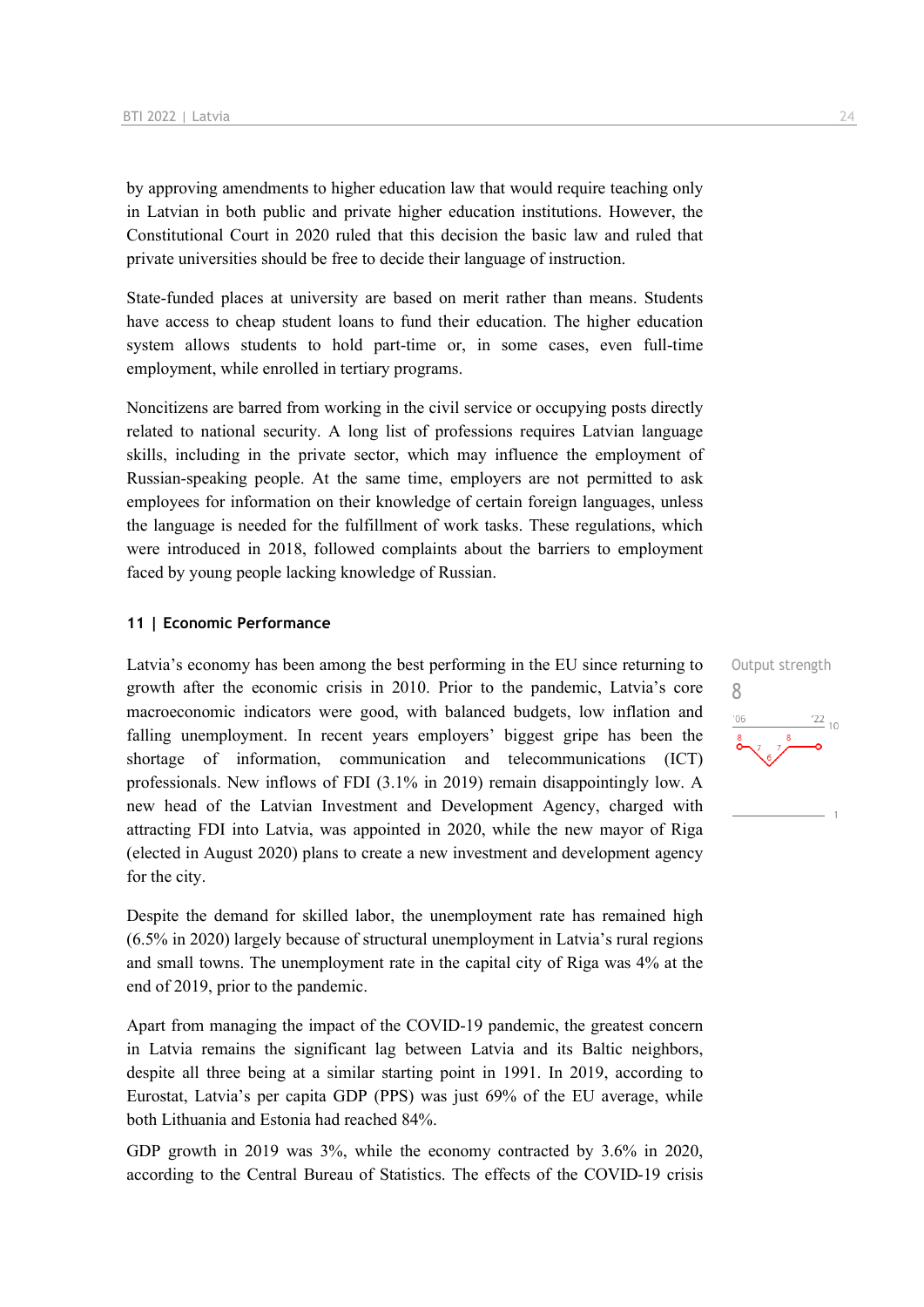are likely to be negative, as Latvia was not significantly affected by the first wave of the pandemic and most sectors remained open during the summer, including mobility within the Baltic countries that helped the local accommodation and tourism industry to operate. Much tougher restrictions were however introduced at the end of 2020.

Public debt in 2019 was 36.8% of GDP, while the current account balance was 0.5% of GDP. Public debt rose to 47% of GDP by the end of 2020, as government spending increased to deal with the costs of the pandemic.

#### **12 | Sustainability**

Despite a powerful Green political party (which is one member of the Greens/Farmers' Union alliance) in parliament since the 1990s, environmental issues have never been a major concern for Latvian politicians. For example, 62% of registered vehicles in Latvia are diesel driven, well above the EU average of 41%. Latvia's solid performance on different environmental indicators (such as ranking 37 in Yale University's 2018 Environmental Performance Index, EPI) can be attributed primarily to a low and declining population, dense forest cover and deindustrialization in the 25 years following the collapse of the Soviet Union. Consumption remains lower than the EU average, primarily due to differences in income.

However, a substantial segment of society has a deeply ingrained awareness of nature, with many having a garden or a countryside residence. Moreover, picking wild berries and mushrooms, as well as fishing are highly popular activities across all age groups.

Efforts to improve the quality of the environment continue, albeit often primarily driven by the European Union rather than initiated domestically. Latvia has introduced taxes and regulations to limit the use of plastic bags. Policy on waste management entails taxing of unseparated waste. Between 2019 and 2020 the government set plans for increased energy efficiency and the promotion of a circular economy. There are also plans for large-scale electrification of the Latvian rail network, while new car taxes make higher-polluting cars pay more. A new bottle deposit system will be introduced in 2022 after a consortium of drinks manufacturers won a tender for the contract in late 2020.

A further impulse to steer national goals toward increased sustainability is the European Union's Green Deal and the focus on sustainable investments in the EU's Cohesion Policy 2021 - 2027, in addition to the EU's COVID-19 Recovery Fund.

Environmental policy 9 $\frac{22}{10}$  $'06$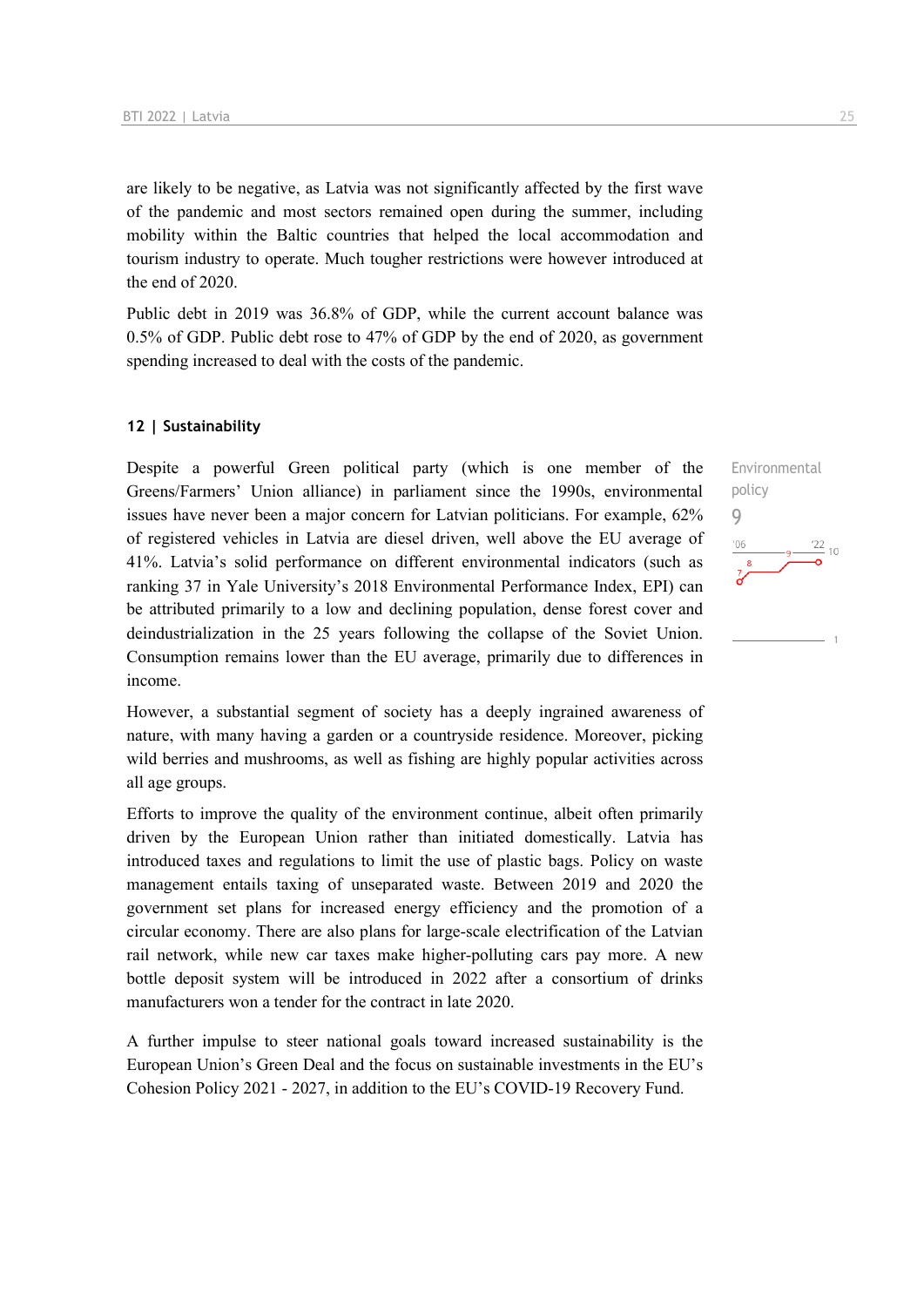There is public and political consensus that the Latvian education and research sector is in need of reform and investment. However, there is little agreement on the direction of reform and little prospect of a significant increase in education spending.

Spending on education fell to just 4.4.% of GDP in 2017, well below its top of 7% in 2013, while just 0.6% of GDP was spent on research and development in 2018. This has resulted in a sub-par performance in various international education indexes, such as the OECD's PISA report and international rankings of universities, where no Latvian institution makes it into the global top 500 of any major ranking. In contrast, Estonia is one of the top three European performers in the OECD PISA report, and the University of Tartu, which received approximately the same level of public money as the entire Latvian tertiary sector, is well established as a top 300 global university.

However, the UN Education Index puts Latvia above Estonia (0.883 in 2019), while the literacy rate in Latvia is identical with Estonia (99.9% in 2018).

University reforms since 2019 have focused on reforming governance through the creation of new councils, appointing (rather than university staff electing) rectors, reducing the functions of self-elected university senates, and eliminating higher education institutions' constitutional councils (that elect rectors and set the development direction of universities). Universities oppose these reforms but there appears to be sufficient political will to implement the changes.

Recent primary and secondary school reforms have focused on closing down or merging rural schools with low student numbers due to both a shrinking population in rural regions and the poorer performance of these schools in centralized examinations. At the same time, a school curriculum reform was undertaken in 2019 to focus on competencies instead of acquisition of knowledge. Public schools that continue to teach in the Russian language are transitioning to Latvian language instruction by the 2021/22 academic year.

Education policy / R&D 8 $\frac{22}{10}$  $106$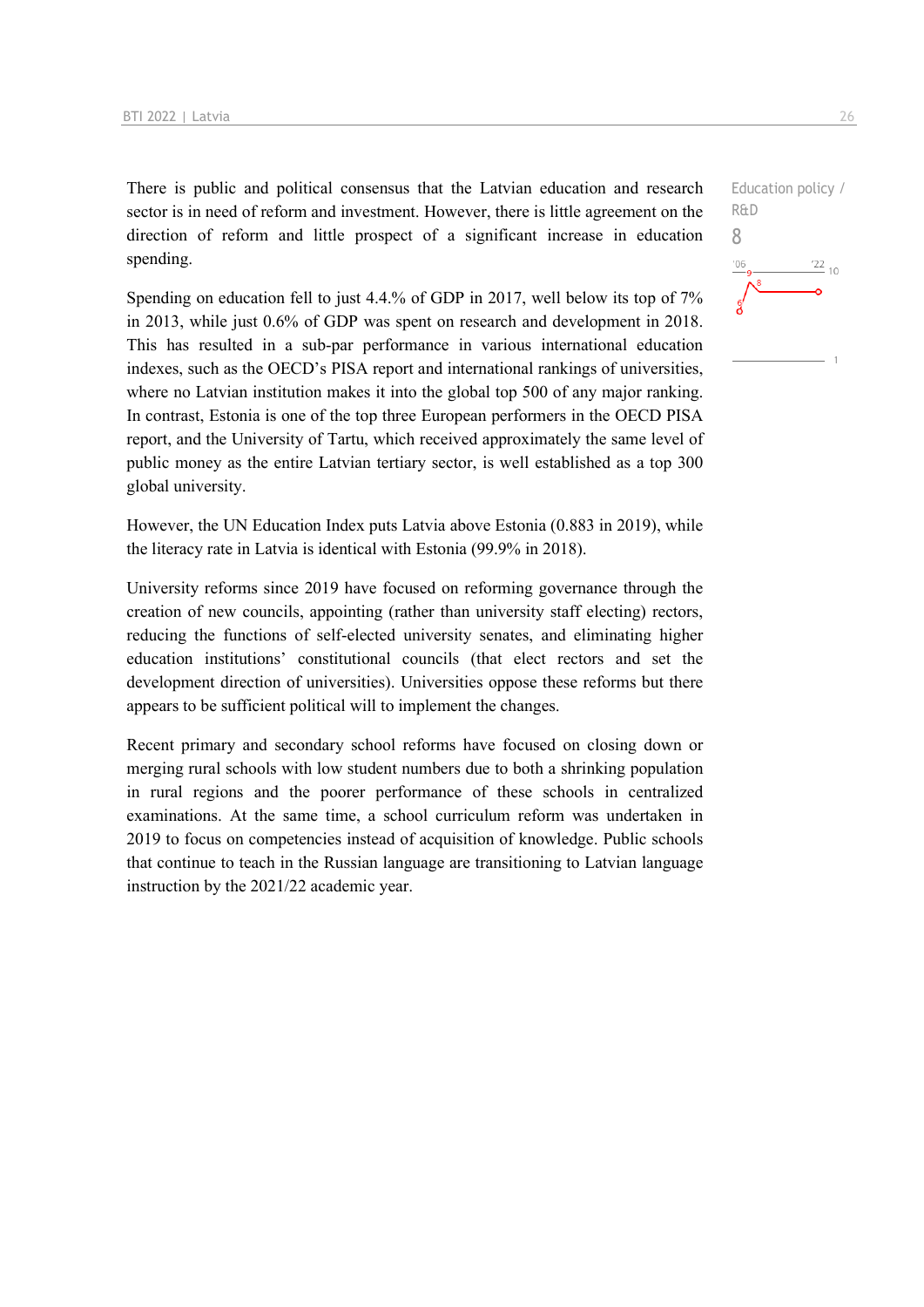## Governance

### I. Level of Difficulty

There are few structural constraints to governing Latvia. While the country is among the poorest in the European Union (as of 2020, only Bulgaria and Croatia were poorer as Romania rose to the same level as Latvia), it is also a Baltic Sea state with growing economic, cultural and political links with the wealthy Nordic countries. Latvia's border with Russia and Belarus, established transit infrastructure (including the biggest airport in the Baltic region and the largest national airline) and widespread knowledge of the Russian language and culture, grants it unique trade and economic opportunities, although current sanctions on Russia and a generally negative attitude toward the "east" means there is little scope to develop these opportunities. Latvia has been a strong supporter of increased EU sanctions against Russia, for example, after Russia's military attacks in Ukraine in 2019, and the poisoning of opposition politician Alexei Navalny in 2020. Russia has responded by gradually moving lucrative cargo transit flows away from Latvian ports toward newly built Baltic Sea ports in Russia proper.

Continuing low investment in education and health care means that the Latvian labor force remains less healthy, less educated and less productive than its Western counterparts.

In the first wave of the COVID-19 pandemic, Latvia saw only approximately 20 deaths from the virus between April and June 2020), but the situation has changed dramatically since late October 2020. The highest rate of deaths per day was 44, recorded at the end of December, when the 14-day cumulative number of infection cases reached 680. While the number of excess deaths increased by 3.4% between 2019 and 2020, the number of deaths in December 2020 was 27% higher than in December 2019. Up to February 28, 2021, 1,618 people had died from COVID-19 in Latvia, in a population of 1.9 million.

There are very visible improvements in citizen activity in recent years and a new generation of local and national politicians are seeking to develop these links further. However, Latvian civil society still suffers from financial constraints caused by low fee-paying membership in public associations and relatively rare charitable donations. As a result, civic associations have few members and struggle financially. While there is little that governments can do to address the membership issue, there are now more systematic opportunities for public funding for NGOs through the Society Integration Foundation, which is charged with financially Structural constraints 2  $^{\prime}06$  $\frac{22}{10}$ 

Civil society traditions 3 $\frac{22}{10}$  $-06$ 

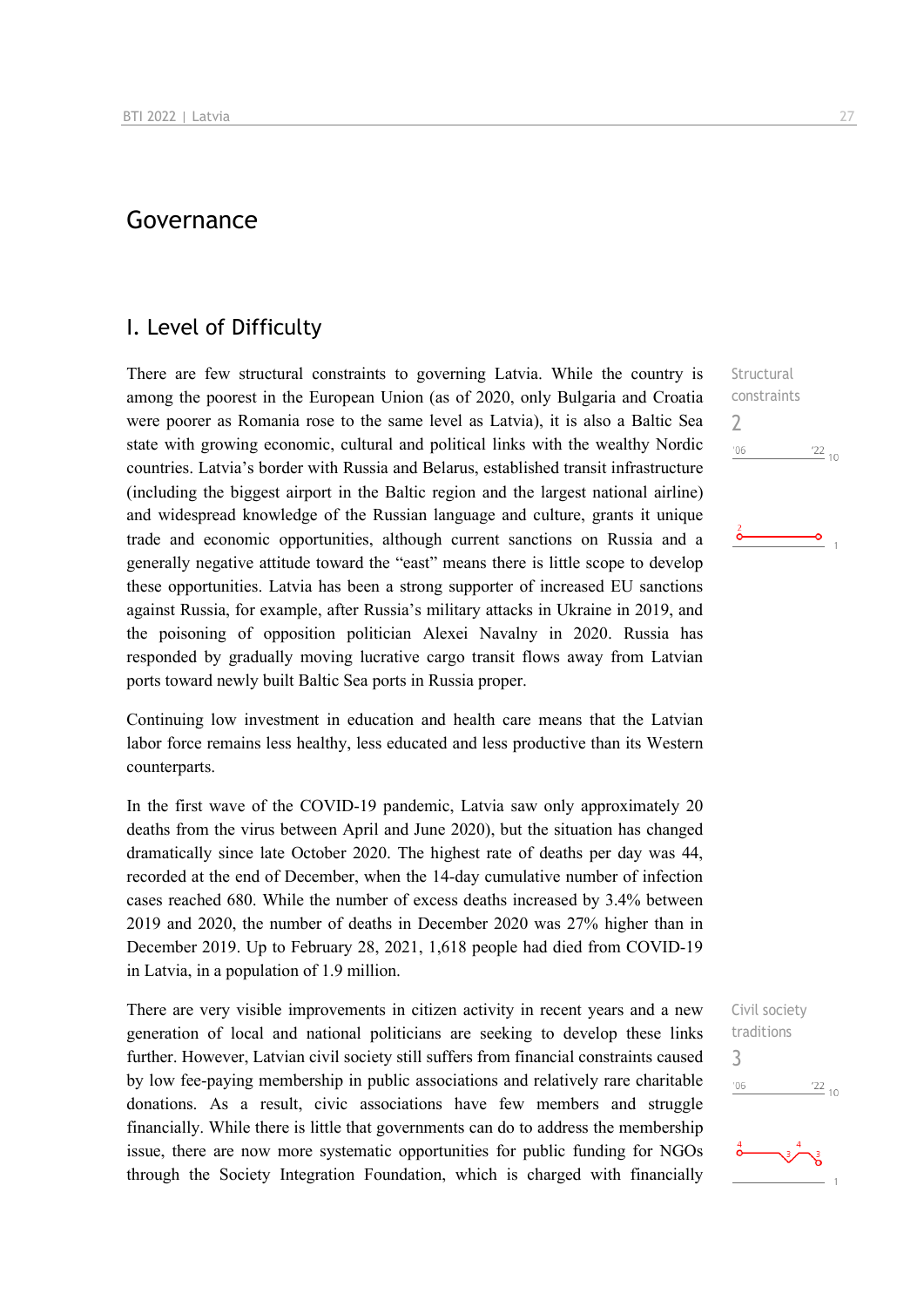supporting and promoting the integration of society, as well as supporting the implementation of development programs and projects by the public and nongovernmental sector. In 2015, a dedicated NGO fund was established, providing recipients with an opportunity to acquire public funding for capacity-building and sustainability. The total funding awarded annually has significantly increased from  $\epsilon$ 400,000 in 2015 to  $\epsilon$ 1.4 million in 2021. There are also opportunities provided by EU funds and other bilateral grants.

This reliance on public and international funds does little to bolster the popular legitimacy of civil society. Indeed, it creates skepticism, and the Soros conspiracy theory (that civil society serves the interests of George Soros and other international financial interests) is often used by populists to discredit media and NGOs critical of populist or radical forces in society.

Social capital in Latvia is low as a result. There are few institutionalized links between civil society and government. Political parties remain rather isolated from these organizations, although several candidates from civil society organizations have been elected to parliament and Riga city council between 2019 and 2020.

Another positive recent development is the increased representation of professionals representing various civil society organizations in parliamentary committees and ministerial working groups. However, groups representing economic interests, which have greater financial resources, still enjoy more influence than civic groups.

There is little risk of civil war or violence in Latvia. Latvia's ethnic cleavage between Latvians and Russian speakers is the source of political rather than social polarization. An emerging divide between conservatives and liberal pro-Europeans has only partially superseded the ethnic cleavage. The latter divide has been exacerbated by the economic and social strains of the COVID-19 pandemic.

At the domestic political level, the last three decades have been dominated by the Latvian Russian speaker divide. The two communities partially united in opposing the Soviet regime in the late 1980s (although a significant number of Russian speakers supported reactionary pro-Soviet movements). This fragile coalition fell apart after Latvia gained independence. Automatic citizenship was denied to former citizens of the Soviet Union and the 1990s and 2000s were marked by political battles over citizenship, education, and language rights. Ethnic tensions were again raised by Russia's occupation of Crimea in 2014 as well as recent school education reforms which will see public schools that still teach in Russian switch over to Latvian language teaching by the 2021/2022 academic year. Pro-Russian-speaking parties have become effectively a permanent political opposition with little prospects of being included in a government coalition.

More recent tensions have centered around a battle to prevent liberal (sometimes also identified as "European") values creeping into Latvia. Society was first divided over the issue of the refugee relocation quotas agreed by the European Council in 2015. More recently, there was a battle over ratification of the Istanbul Convention

Conflict intensity

\n
$$
\frac{3}{100}
$$

\n
$$
\frac{1}{22}
$$

\n
$$
10
$$

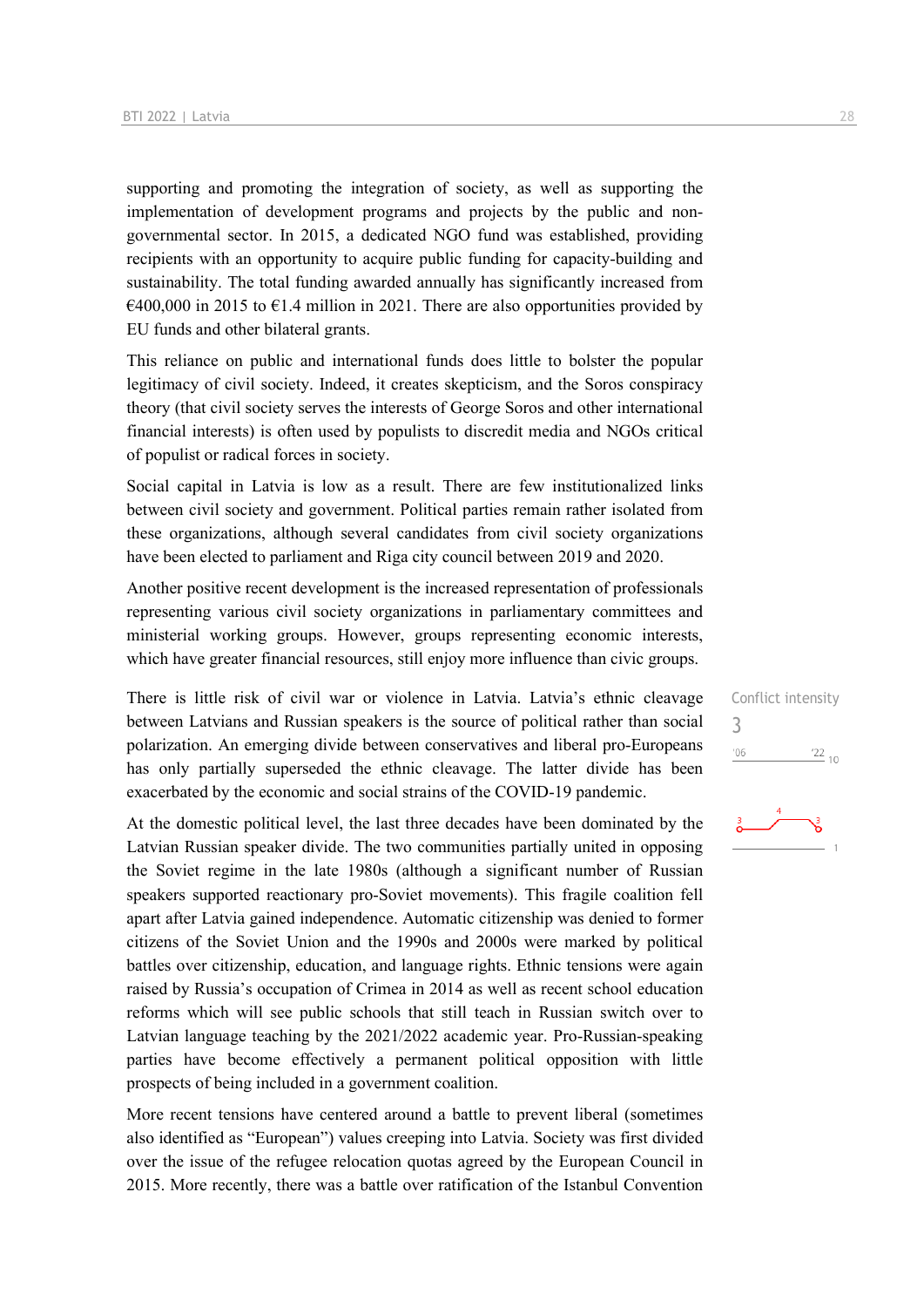(2017) and the UN Migration pact (2018), both of which were ultimately rejected by parliament. In November 2020 conservative movements were electrified by a Constitutional Court ruling that effectively called on the government to recognize same-sex relationships.

Throughout 2020 this battle played out on social media, between those supporting the science of COVID-19 (including government-imposed measures to limit the spread of the virus) and the so-called COVID-deniers. Both groups dismissed the other side's arguments and emotions were further inflamed when the Facebook pages of COVID-deniers were closed or received warnings. The level of vitriol on social media has been very high and demonstrations by COVID-deniers have been bawdy events, although violence has been limited. However, this divide can be expected to widen in the future.

## II. Governance Performance

#### **14 | Steering Capability**

Latvian governments effectively execute international strategic priorities (conditionality) but struggle with setting domestic strategic priorities. Throughout 2019 the government swiftly and successfully introduced a series of reforms to the financial sector laid out by MONEYVAL – the Council of Europe's Committee of Experts on the Evaluation of Anti-Money Laundering and the Financing of Terrorism – in order to avoid being placed on the organization's "gray list" of noncompliant countries. However, equally important domestically driven reforms of the higher education system have still not progressed as of early 2021.

Throughout the 1990s and early 2000s the short political life of most governments (which had an average term of one year of effective government) meant that establishing domestic priorities was far more difficult than simply executing international instructions in order to join an organization (such as the EU, the eurozone or NATO).

An attempt to enhance the strategic capacity of the government to prioritize and organize policy measures was made with the establishment of the Cross-Sectoral Coordination Center in the state chancellery in 2011. However, this institution has been weakened by its operational capacity (a limited staff of some twenty civil servants) and a lack of influence over ministries that continue to work as single entities, which makes it difficult to cooperate and work cohesively on policy priorities.

Procedures that govern the development of policy documents and legislative proposals formally ensure that the government is able to consult external experts. The National Tripartite Council involves representatives of trade unions and

#### **Ouestion** Score

## Prioritization 9 $\frac{22}{10}$  $^{\prime}06$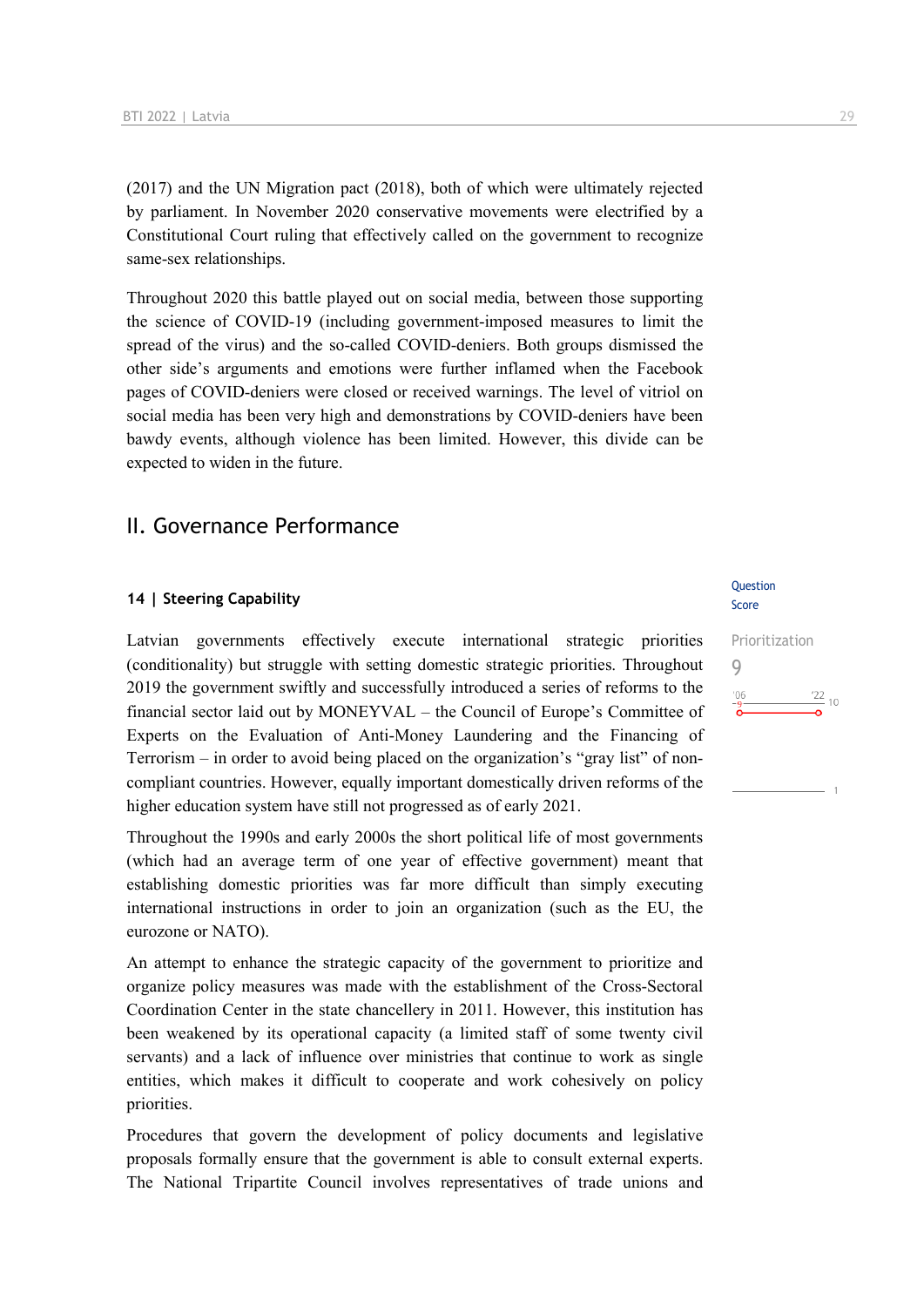employers, as well as the government, and is another channel for gathering expertise. However, evidence-based policymaking, regular impact assessments and strategic planning remain underdeveloped. A further problem is that Latvian political culture still tolerates the introduction of last-minute amendments in the final reading of legislation.

In addition to the Latvia 2030 long-term planning documents, government coalitions formulate their short-term aims in a coalition contract, overseen by the Cooperation Council (formerly the coalition council) that meets on Monday mornings and which sets the agenda for each ministry.

The endemic weaknesses of long-term planning mean that the COVID-19 pandemic has had little impact on domestic priorities. The  $\epsilon$ 1.65 - 2 billion earmarked for Latvia through the EU's Recovery and Resilience Facility provides a motivation to enhance the government's strategic planning ability in order to ensure that the funds are spent effectively.

Latvian governments have demonstrated the capacity (f0r the state) to implement difficult and controversial reforms. This was the case throughout the difficult postcommunist transformation in the 1990s and again at the height of the economic crisis in 2009, when Prime Minister Valdis Dombrovskis oversaw a dramatic fiscal adjustment of 9.5% of GDP.

However, the Latvian public administration is relatively small in size and can undertake only a limited number of major reforms at any time.

Major recent reforms include a wide-ranging reform of the tax system in 2018, which included a more progressive income tax system and a tax exemption on reinvested profit. In 2020 parliament passed into law a fundamental reorganization and consolidation of Latvia's local authority and municipal system that will lead to wide-ranging reforms in the delivery of public services in Latvia's regions. This was among the seven priorities that the current government set in January 2019. The other priorities include continuation of reforms in the education and health care sector (e.g., the introduction of competency focused primary and secondary education in 2020 and a reform of university governance in 2021) and planning to group hospitals according to the services provided, thus enabling more effective use of resources and specialized support. The current government also prioritized work on monitoring and supervising financial institutions after a warning that Latvia could be placed on the "gray list" of countries involved in money-laundering as a result of a critical 2018 report by the Committee of Experts on the Evaluation of Anti-Money Laundering Measures and the Financing of Terrorism – MONEYVAL, a permanent monitoring body of the Council of Europe. This priority has been met according to MONEYVAL's positive assessment in 2020. However, it can be said that this was a priority dictated by external factors.

To date there are no signs that the COVID-19 pandemic has had an impact on the implementation of policies.

Implementation 9 $\frac{22}{10}$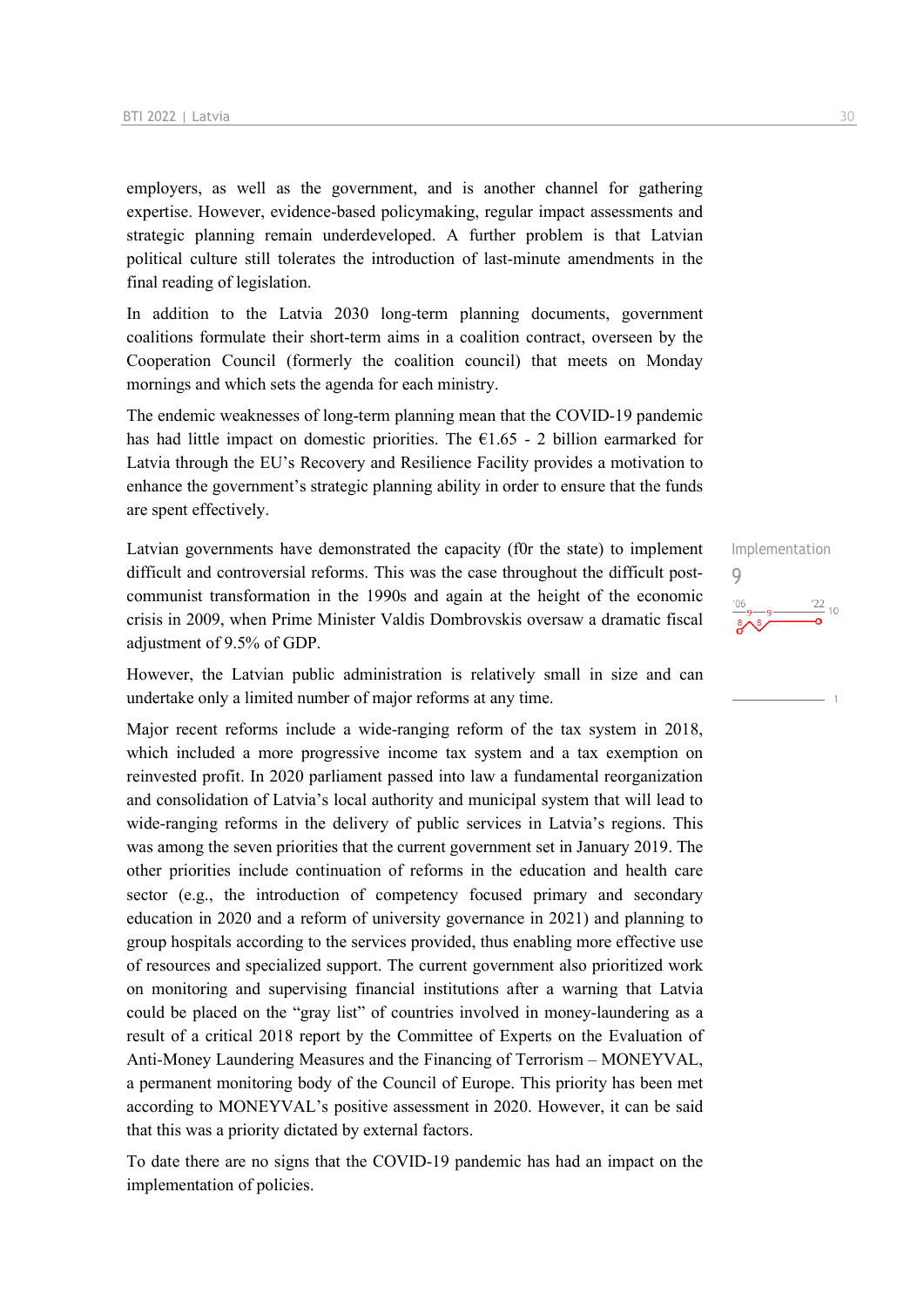The development of domestic competences in policy learning and innovation has been neglected by successive Latvian governments, which have instead relied on external advice – from the World Bank and the IMF in the 1990s, and the European Union and OECD in the 2000s - in their undertaking of fundamental reforms. The EU sets the institutional framework for knowledge exchange, as nothing of that kind is established on the national level.

This weakness is being partially addressed by the development of research and analytical capacity in the Latvian parliament and ministries. A productivity and competitiveness council as well as a fiscal discipline Council have been established.

The COVID-19 pandemic has been a case in which the government intensively learned from scientists and followed expert advice on its response to the emergency. In 2020, a dedicated research program was established to enable scientific research on the impact of COVID-19 and to develop solutions to a wide range of issues including the epidemic itself, its psychological impact, IT solutions for risk assessments and public financial support mechanisms. The research was conducted in close cooperation with ministries.

#### **15 | Resource Efficiency**

Latvia has a relatively small yet efficient public sector. Between 2017 and 2020 the number of public sector employees was cut by 7% (from 42,000 public employees to 39,000), following a plan to reduce the number of public sector employees by 2% every year over a three-year period. The work of the different parts of the public sector is overseen by the Cross-Sectoral Coordination Center, which was created in 2011 and employs approximately 20 civil servants. Its key tasks are to: (1) develop a long-term strategic approach to public policymaking; (2) monitor decision-making to ensure that public policies are effective; (3) oversee ministries' progress toward meeting goals set in the government declaration; and (4) coordinate the management of state-owned enterprises. There is significant financial transparency in the public sector, with public salaries published on ministerial and agency websites, and all public officials submitting annual financial declarations which are subsequently made available to the public.

The Cross-Sectoral Coordination Center has not yet managed to introduce a centralized recruitment procedure. Therefore, government ministries and agencies still operate noticeably different recruitment procedures that remain subjective and open to political influence. This is particularly the case for the most senior civil service positions. Ministers hire and fire the most senior civil servants in a ministry. The highest position is state secretary and in many cases state secretaries have not hidden their political allegiances. High-profile bureaucrats often leave the civil service in order to enter national politics.

In macroeconomic terms, Latvia has had a balanced budget with small deficits (although the fiscal discipline council has argued that Latvia should have been



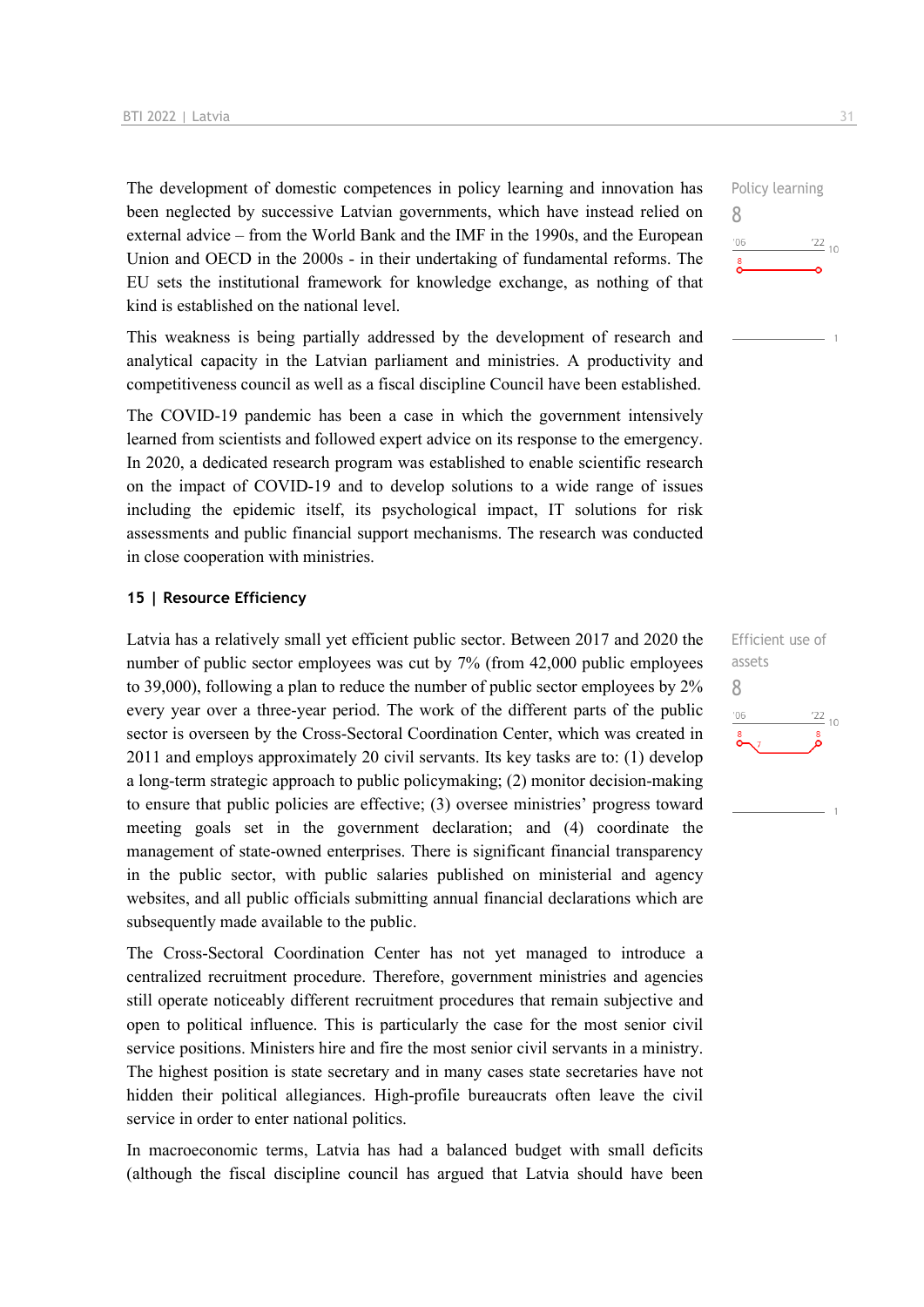operating a surplus budget in the pre-COVID-19 pandemic years of solid growth). Latvia's budget deficit grew sharply in 2020 and 2021 due to the economic dislocations of the pandemic, caused by emergency measures and other restrictions that had an impact on the economy. There can be a lack of cohesion between ministries, as in the coalition government ministries are allocated among the different parties, who tend to be fierce protectors of their own fiefdoms. This was highly visible in 2020 and 2021, as ministries fought for their share of the  $\epsilon$ 1.65 - 2 billion of European Recovery and Resilience funds allocated to Latvia. This prevented the development of a cohesive national vision for investing the available funds.

Coordination between ministries and other state institutions remains problematic due to the decentralized, party-based distribution of ministers. Moreover, the political parties that comprise government coalitions often feud and compete, and treat government as a zero-sum game. The prime minister typically has little control over ministries that are governed by other coalition parties.

Ministries ferociously hang on to their powers. For example, in recent years the ministry of education has refused to consider collaborating with the ministry of economics on the export of higher education sector, while the ministry for local government and the environment maintains an exclusive responsibility for the digitalization and information technology sectors.

While the coalition agreement sets government priorities and an agenda, the decentralized nature of government ministries means that there can be problems pursuing and meeting these aims. The Cross-Sectoral Coordination Center was created to address some of these problems, and it has certainly improved the exchange of information from the prime minister's office to ministries and vice versa. At the political level, the weekly Coordination Council of governing party representatives provides a forum to resolve conflicts and build coalitions.

The period in Latvia prior to accession to the European Union and NATO saw the establishment of the Corruption Prevention and Combating Bureau (KNAB). Although KNAB has been hampered by political interference and an instability at the leadership level (not least because the director is elected by parliament, thus making the position part of the political horse-trading process), a powerful and independent new chief, Jēkabs Straume, who has a background in military intelligence, was appointed in 2017. He has enhanced the effectiveness of KNAB, which was always good at fighting low-level corruption (bribes to police officers and low-level bureaucrats), but is now making progress in major corruption cases. In 2018 KNAB detained the president of the Latvian central bank for alleged corruption, and several people were detained for alleged corruption in the public procurement processes of the capital city's public transport company, Rigas Satiksme.

Policy coordination 7  $\frac{22}{10}$  $-06$ 

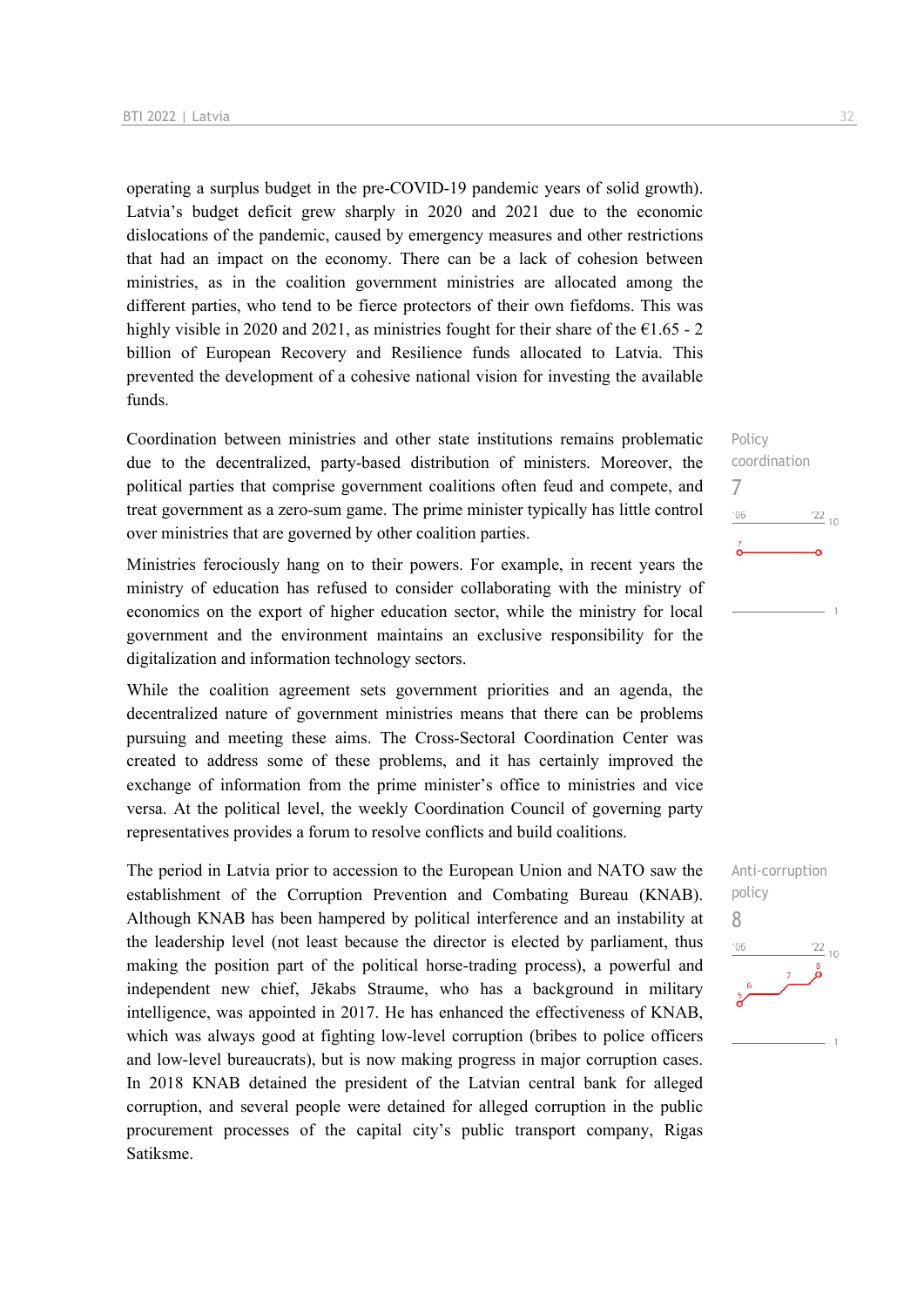KNAB also has oversight of political party campaigning and publishes all private contributions on a publicly accessible website within days of the donation being made.

Latvia has a powerful state auditor's office, which frequently publishes influential and critical reports of state and local government institutions, and public servants, including politicians, submit annual income and asset declarations.

There have been attempts to make public procurement more transparent by including civil society representatives – including the Latvian branch of Transparency International – on procurement committees.

An important step was taken on May 1, 2019, when a comprehensive new whistleblower law came into force and a whistleblowers' contact point was established in the state chancellery.

#### **16 | Consensus-Building**

All major political actors agree on democracy as the core element of the political system. There are no significant political parties advocating authoritarian rule or seeking to undermine the democratic apparatus of the state. However, populist discourse in the 2018 election did chip away at some of the core elements of a liberal democracy, with threats to the freedom of the press and the impartiality of civil servants, as well as a lack of civility to political rivals. KPV LV, the populist party responsible for the most virulent discourse, subsequently joined the government and adopted a mainstream discourse and mode of behavior, albeit at the cost of losing its electoral supporters. One of the leaders of KPV LV, Aldis Gobzems, broke with the party to create a new party  $-$  Law and Order  $-$  and adopted an even more belligerent anti-elite discourse and political style. While Gobzems and his supporters do not threaten the democratic system, their uncivil discourse undermines the norms of democratic debate in Latvia.

All major political parties agree that Latvia should be an open, liberal, pro-trade market economy. The opposition pro-Russian-speaker Harmony tends to emphasize a marginally more redistributive agenda but does not oppose the core elements of the market economy.

Consensus on goals 10 $\frac{106}{20}$   $\frac{122}{20}$  10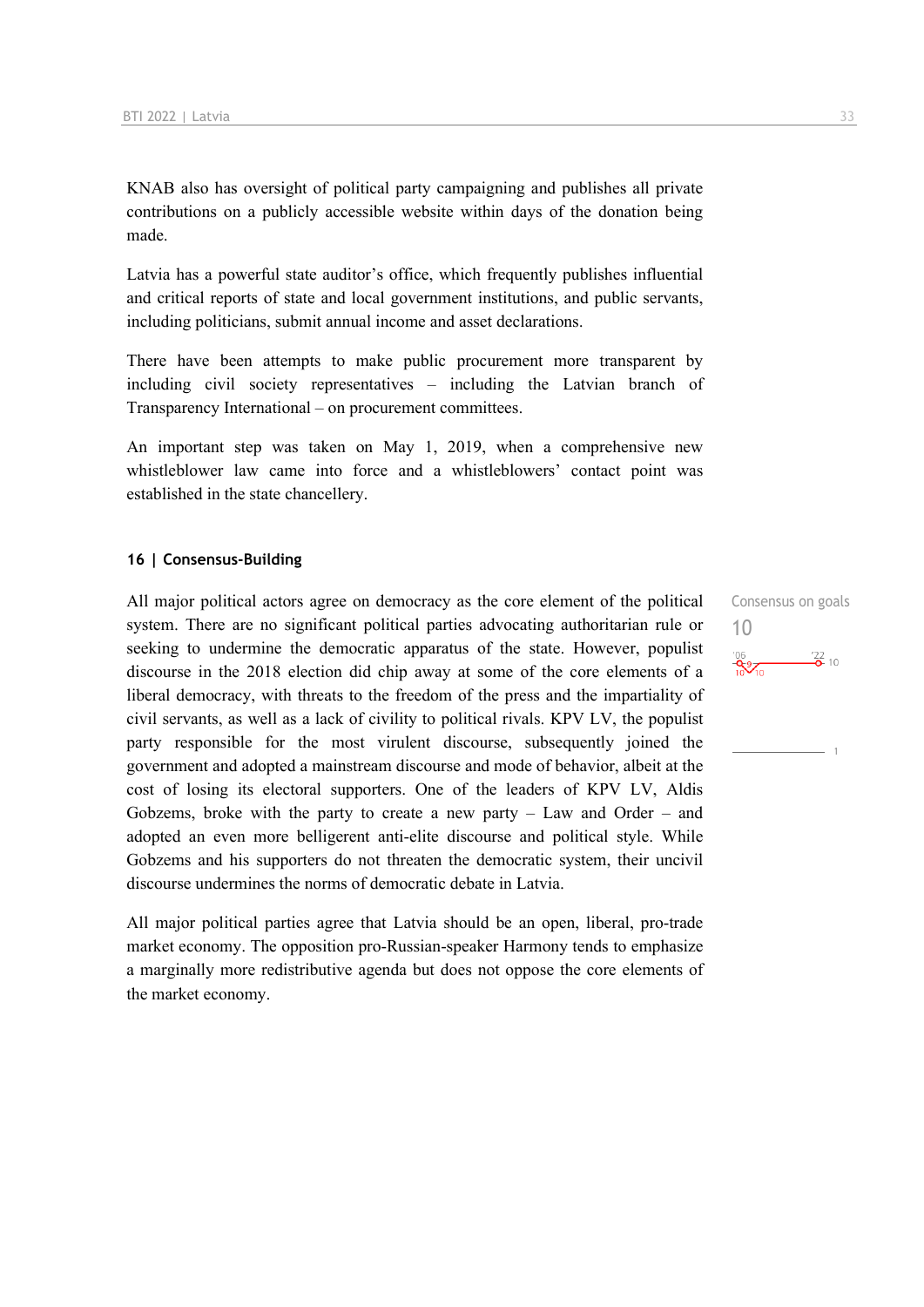The Latvian military (which is composed of 5,000 professionals and 8,300 members of the national guard) is firmly under civilian control and makes no effort to influence politics beyond lobbying on behalf of its needs. There are no significant organized groups threatening Latvian democracy, although there are a number of extremely small extremist and radical associations (both Latvian nationalist and pro-Russia) that are active on the fringes of politics. However, their activities are largely confined to occasional small protests and the internet.

Latvia's primary ethnic Latvian versus Russian speaker cleavage exists primarily at the political rather than social level, as Latvians and Russian speakers live peacefully side-by-side. An emerging liberals versus national conservative cleavage could prove to be far more polarizing at the social level.

Russia's occupation and annexation of Crimea in 2014 exacerbated the Latvian-Russian speaker cleavage largely because of the differing news sources and reporting consumed by the two groups, which resulted in different attitudes toward the annexation. A few years earlier, a February 2012 referendum campaign on adopting Russian as an official state language was the setting for emotional speeches by politicians from both sides (Russian speakers wanted "respect" and "recognition" while Latvians believed their culture to be under threat). More recently Russian-speaking groups have mobilized against reforms of the education system under the banner of "defending Russian schools!" These protests have not led to societal violence.

There is an emerging cleavage between liberals and national conservatives. Liberals advocate support for refugees and the LGBT community, and they are explicitly pro-European. National conservatives (who come from the nationalist extremes of both the Latvian and Russian-speaking communities) are sharply anti-refugee and advocate "traditional" family policies. This divide is now reflected in the Latvian parliament, with the For Development/For! party alliance and the New Unity party forming a liberal block in parliament (with 21 out of 100 seats), while the radical right National Alliance and the New Conservative Party hold 29 seats. All four parties have been in the government coalition since January 2019 and frequently bicker over values issues with, for example, the former supporting legislation to support same-sex partnerships and the latter opposing them.

Anti-democratic actors 10

Cleavage / conflict management 8 $-06$  $\frac{22}{10}$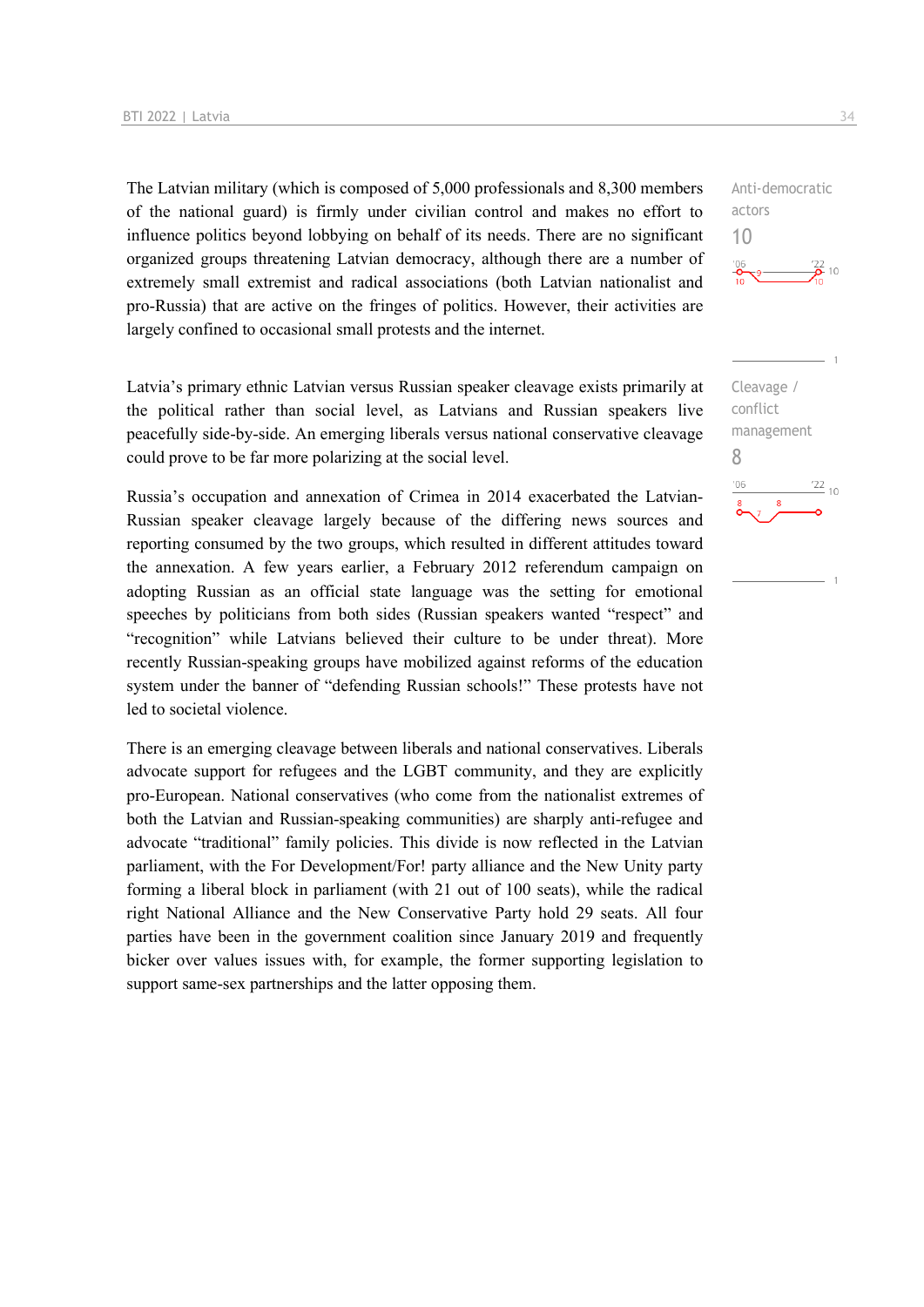NGOs representing a wide variety of interests regularly participate in parliamentary committees, ministerial working groups and other forums, including meetings with the state president. Political parties have also started recruiting NGO activists as candidates for local, national and European elections which inevitably enhances links with these organizations. Nevertheless, business interest groups are better resourced and are more influential.

At various points during the pandemic the government has encouraged volunteers with IT skills to participate in the battle against the spread of COVID-19. Initially, in spring 2020, a volunteer group developed a smartphone application to track COVID-19 contacts. In early 2021 the minister for health called for volunteers to develop an IT system to help plan the effective delivery of vaccinations to the public.

There is little political enthusiasm and support for a reconciliation of the ethnic Latvian and Russian-speaking communities. Attempts to reach across the political divide and create a multiethnic party or government coalition have failed. Most dramatically, Valdis Zatlers, the leader of the Zatlers Reform Party, which came third in the 2011 snap election, attempted to form a national government coalition with Harmony Center (now called Harmony) after the vote. However, other Latvian parties refused to countenance a coalition with Harmony Center, and Zatlers also faced opposition from within his own party. The move proved so unpopular with voters that the party effectively disintegrated within a few years. A political reconciliation between the two communities has subsequently been seen as the "third rail" of Latvian politics, and no major Latvian political actors propose politically bridging the gap between the two communities.

Although the passing of time has reduced the salience of the communist versus anticommunist divide, the issue came to the surface again in December 2018 when the Latvian National Archive finally published the KGB archives – the dossiers of 4,300 out of about 25,000 KGB agents active in the period from 1953 to 1991. This led to a public backlash against those named in the files. At the same time, some of the individuals provided detailed explanations of how they had been recruited, providing a greater explanation of the era and the basis for greater social understanding.



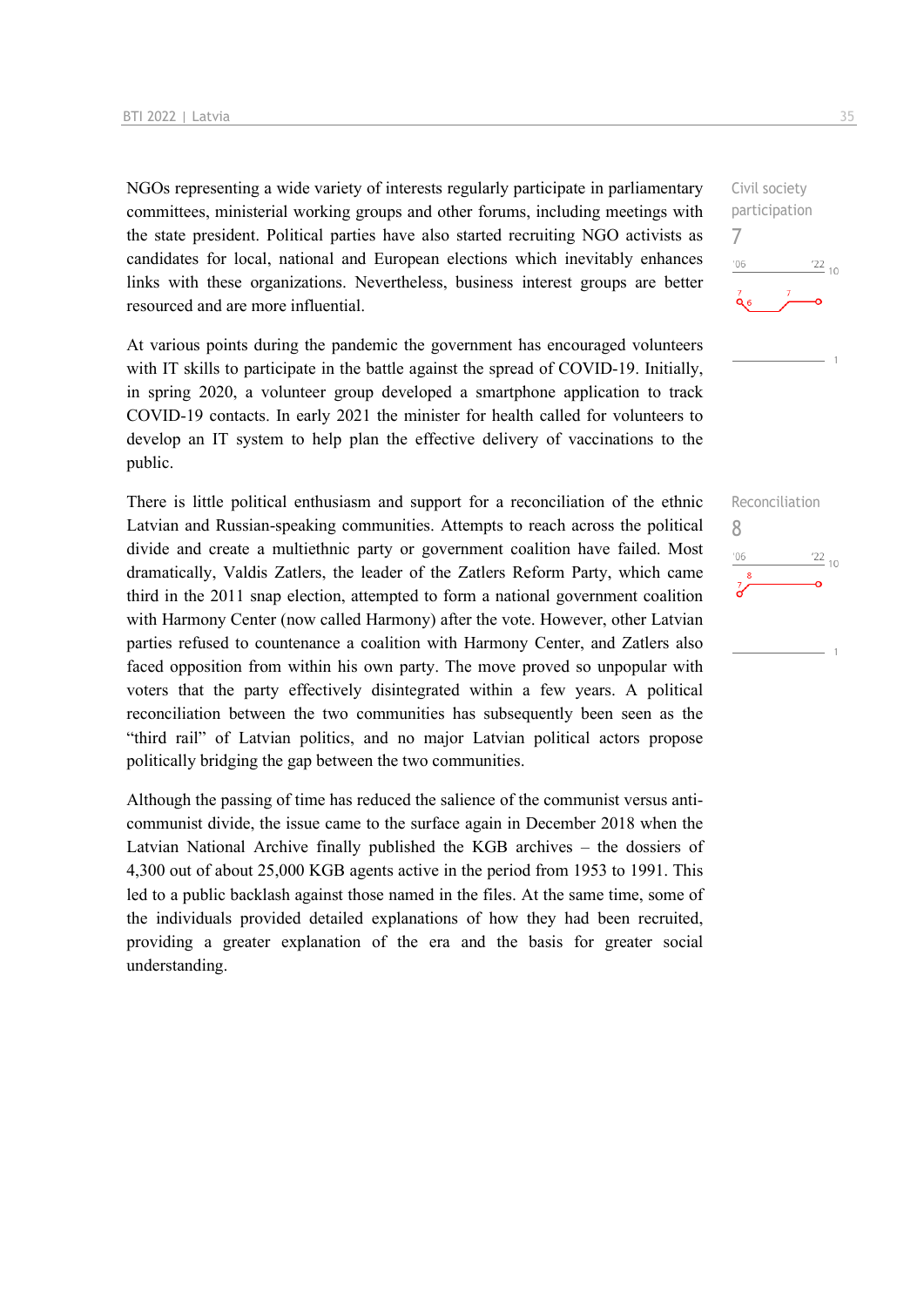#### **17 | International Cooperation**

Latvia has two key planning documents, the medium-term National Development Plan for 2021 - 2027 (NAP 2027) and the Sustainable Development Strategy (Latvia 2030). The latter elaborates seven long-term development priorities: development of cultural space, investment in human capital, change of the paradigm in education, an innovative and environmentally efficient economy, nature as future capital, perspectives of spatial development, innovative government and civil society participation.

The NAP 2027 has four strategic objectives: (i) equal rights – to uphold fundamental rights and equal access to government services; (ii) quality of life – to increase well-being and opportunities for all; (iii) developing a knowledge society in areas of education and science, civic awareness, the media space and the economy; and (iv) a responsible Latvia – that addresses sustainability challenges primarily posed by climate change and demographic trends.

These objectives are coordinated with the strategy for spending EU cohesion and structural funds for the 2021 - 2027 EU multiannual budget.

European Union funds, as well as support for the agricultural sector, are central to Latvia's future development. EU funding is key to maintaining and developing the agricultural sector and is an important source of finance for higher education, innovation and research, developing transport networks, and constructing facilities in small towns and rural areas. Latvia received over €4.5 billion in structural and cohesion funds in the  $2007 - 2013$  financial period,  $64.2$  billion in the  $2014 - 2020$ period, and a further estimated  $64.2$  billion in the 2021 - 2027 period. Latvia will also receive an estimated  $E1.65 - 2$  billion through the EU Resilience and Recovery Mechanism.

One criticism is that rather than focusing funds on the most competitive areas – such as education and innovation or developing transport infrastructure – the funds are used in a decentralized, scattershot way, with a more or less even distribution across regions. This has resulted in newly refurbished libraries and cultural centers, three large, new regional concert halls, bicycle paths and other upgrades to living infrastructure, but at the cost of investing in infrastructure that could upgrade skills or attract new investment.

Effective use of support 9 $\frac{22}{10}$  10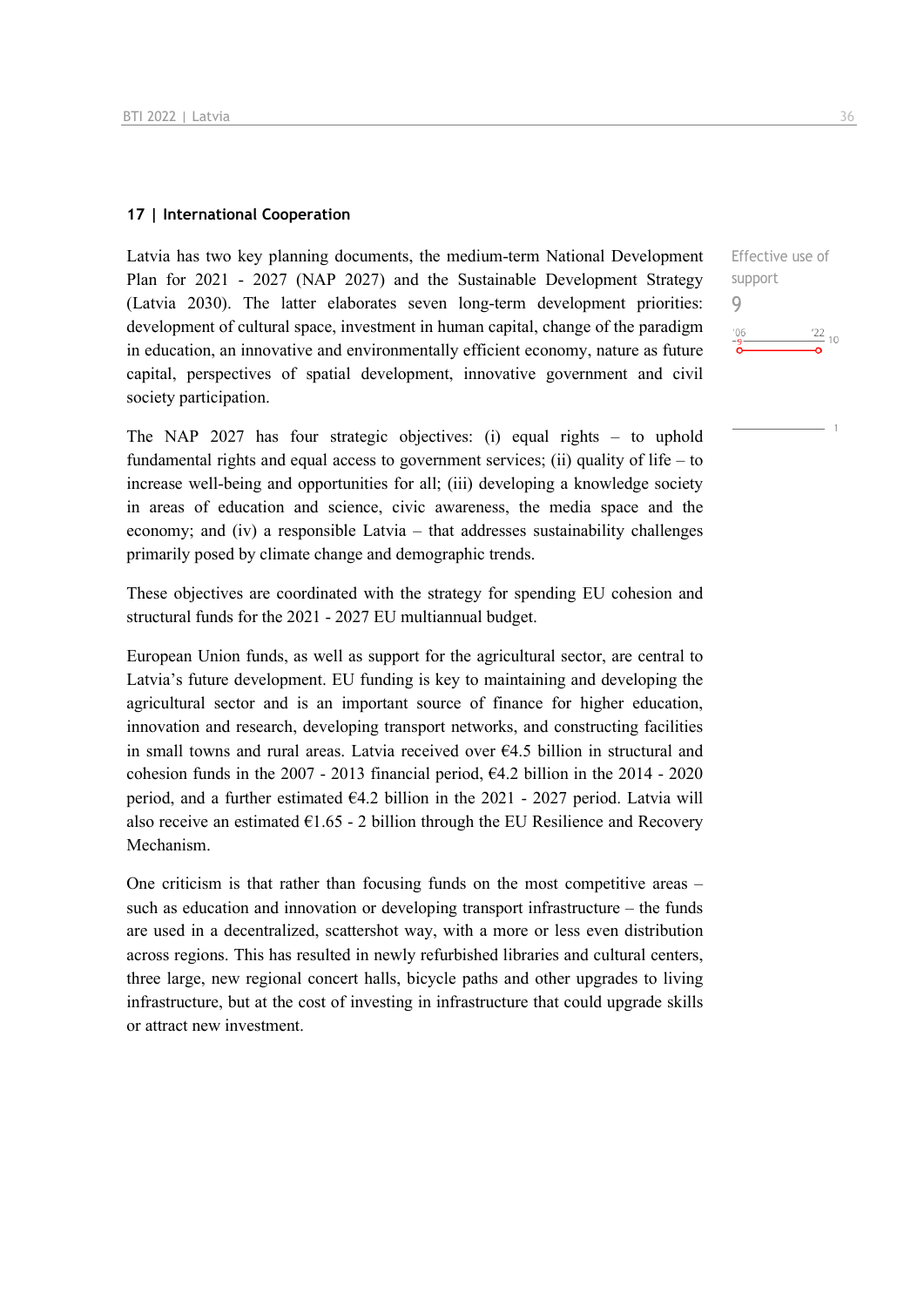Latvia takes its international commitments seriously. Militarily, Latvia has provided troops for NATO missions in Afghanistan and the Balkan region, and participated in the "coalition of the willing" in the U.S.-led war in Iraq. As the military threat from Russia has grown in recent years, Latvia has started hosting a greater number of military troops on its territory. Canadian troops head the one thousand-plus international NATO troops in Latvia.

Latvia has also proved itself to be a reliable partner with international financial institutions. In 2012, the country successfully "graduated" from the IMF-led international lender program it began in 2008. A conference in Riga that same year saw IMF President Christine Lagarde laud Latvia for its "collective determination and resilience," and she cited the country as an inspiration for other European countries.

Indeed, Latvia has proved to be one of the more reliable EU member states and is consistently among the members that has most quickly transposed EU law into national law. Latvia joined the eurozone in 2014 and the OECD in 2016.

Nevertheless, in recent years Latvia has been a rather less compliant partner. The government coalition was split on accepting a refugee quota as part of the EU's relocation program, although the government did eventually agree to the plan. In 2017, Latvia failed to ratify the Council of Europe's Istanbul Convention (on preventing and combating violence against women and domestic violence) and in 2018 it similarly rejected the United Nations Migration Pact. This reflects a growing suspicion of "liberal" European policies in what remains a rather conservative society.

Nevertheless, the government and Latvian society remain committed to membership of the European Union and the other major Western international organizations.

Latvia is an active participant in key regional organizations centered around the Baltic Sea, such as the Council of Baltic Sea States and the informal Nordic-Baltic 6 (NB6) group in the EU, as well as a number of other regional initiatives including the creation of the Baltic Sea macro-region. The Baltic Sea Strategy (BSS) aims to further governmental and regional cooperation among the EU states that border the Baltic Sea.

However, despite a common past and close geographic links, cooperation with Lithuania and Estonia has been far weaker. Institutions of regional cooperation do exist (such as the Baltic Council of Ministers and the Baltic Assembly, which bring together parliamentarians), but they have little substantive output. The closest links between the three Baltic states are in the sphere of defense, where there is a joint Baltic Defense Academy in Tartu, Estonia, a Baltic battalion and multiple other regional initiatives that have assumed a much greater importance following Russia's annexation of Crimea in 2014 and rising security threats in the region. However,

10  $\frac{22}{6}$  10

Credibility

Regional cooperation 10 $\frac{106}{9}$  $\frac{122}{2}$  10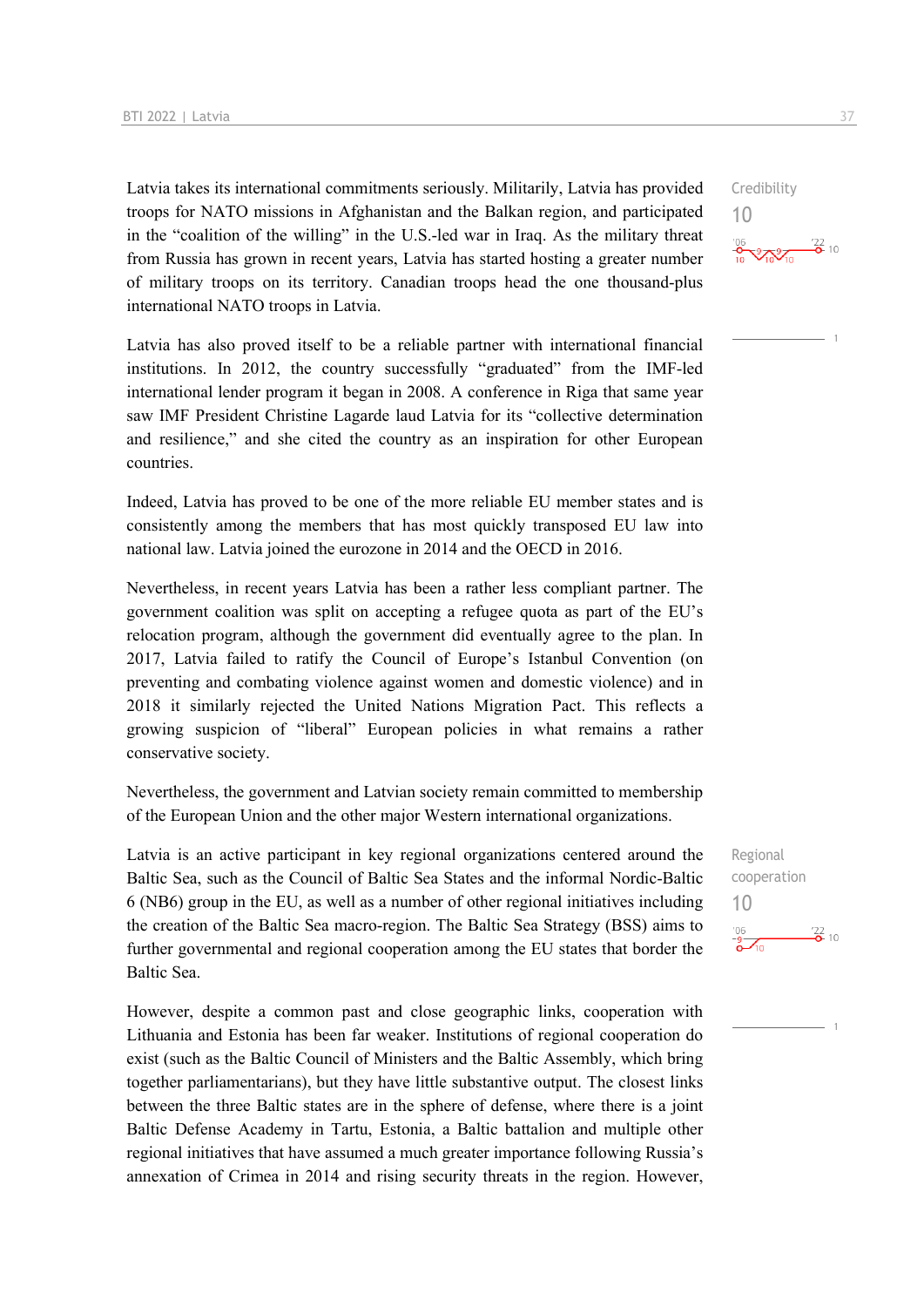membership of the European union appears to have drawn the Baltic states closer together and there is an increasing realization that their interests – such as ensuring continued flows of cohesion and other EU funds and being hawkish on Russia – coincide to a greater degree than they do with the Nordic states, who want to cut the EU budget and adopt a more compromising position toward Russia. The Baltic countries also cooperated more closely in their COVID-19 response by creating a so-called Baltic bubble in summer 2020, enabling travel between the three countries until infection rates fell.

Latvia also has an interest in the post-Soviet region and continues to use the EU's Eastern Neighborhood Policy to promote democratization and marketization in other post-Soviet states, particularly Georgia, Moldova and Ukraine – countries which the Latvian government feels could benefit from the experience of Latvia's transition to a market democracy. Cooperation with these states remains a foreign and development policy priority.

However, relations with Latvia's eastern neighbor, Russia, continue to be strained at the political level and the economic sanctions levied on Russia in 2014 have led to a further weakening of bilateral economic relations. Transit flows from Russia have fallen dramatically over the last few years, further weakening economic links with Latvia's biggest neighbor. Relations with Russia are not helped by the fact that Latvia is among the supporters of EU sanctions against Russia, for example, due to military attacks in Ukraine in 2019 and the poisoning of opposition politician Alexei Navalny.